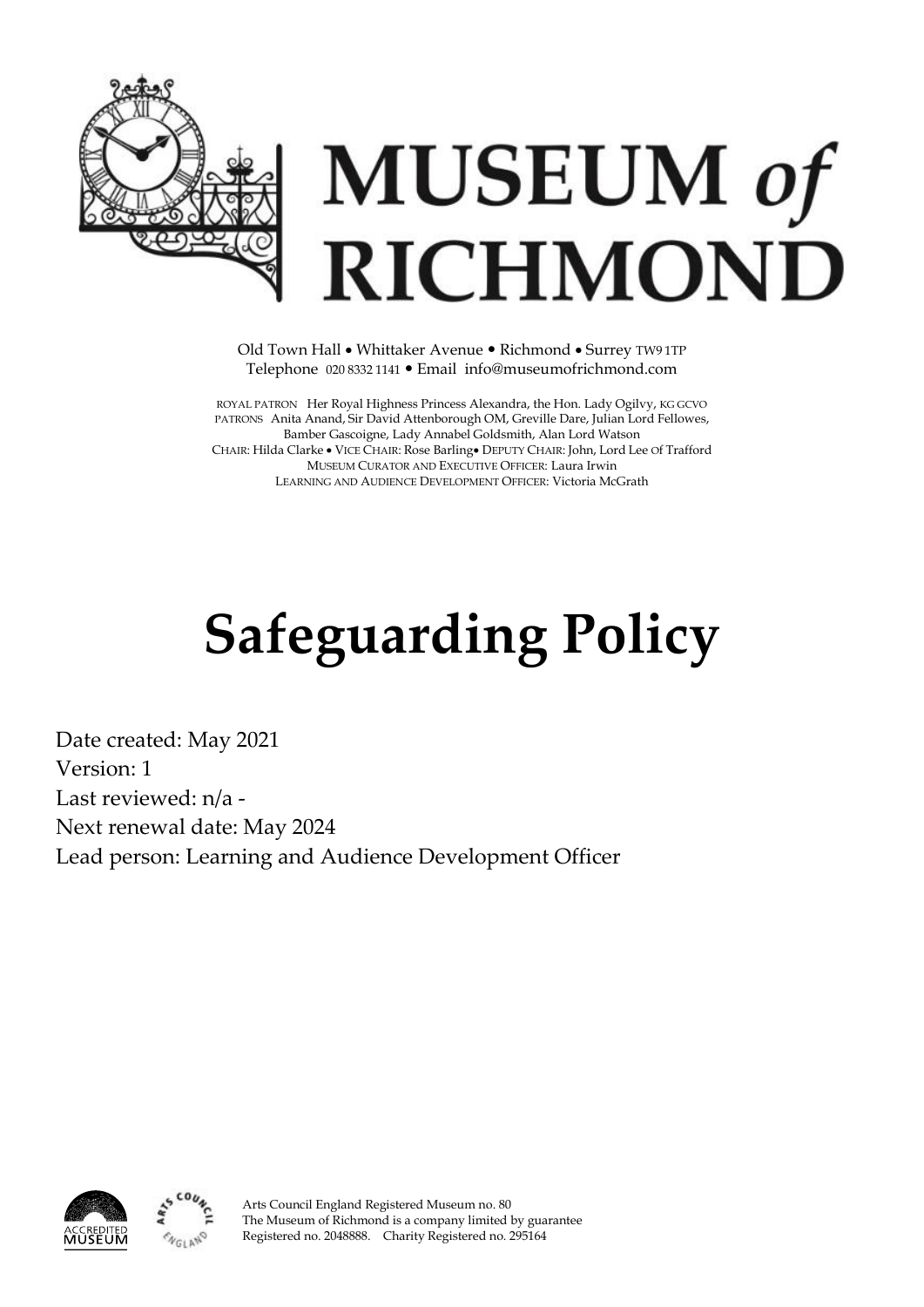

# Contents

| 5.4 Young volunteers and/or children undertaking work experience placements   |  |
|-------------------------------------------------------------------------------|--|
|                                                                               |  |
|                                                                               |  |
|                                                                               |  |
|                                                                               |  |
|                                                                               |  |
|                                                                               |  |
|                                                                               |  |
|                                                                               |  |
|                                                                               |  |
|                                                                               |  |
|                                                                               |  |
|                                                                               |  |
|                                                                               |  |
|                                                                               |  |
|                                                                               |  |
|                                                                               |  |
|                                                                               |  |
| Appendix III: Notes for Staff Member completing Young Person/Vulnerable Adult |  |
|                                                                               |  |
|                                                                               |  |
|                                                                               |  |
|                                                                               |  |
|                                                                               |  |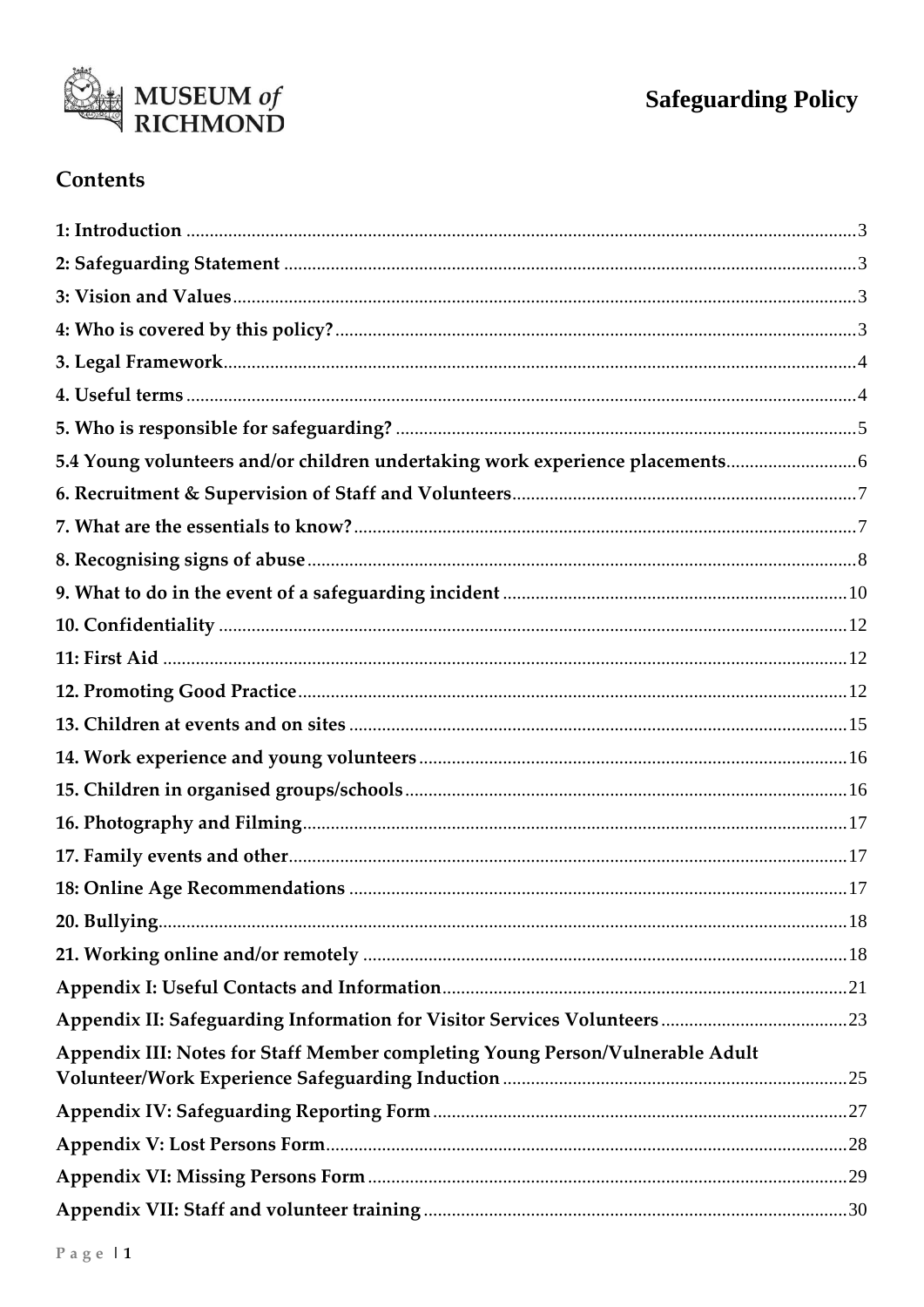

| Appendix VIII: Safeguarding handout for participants in Safeguarding Training32 |  |
|---------------------------------------------------------------------------------|--|
|                                                                                 |  |
|                                                                                 |  |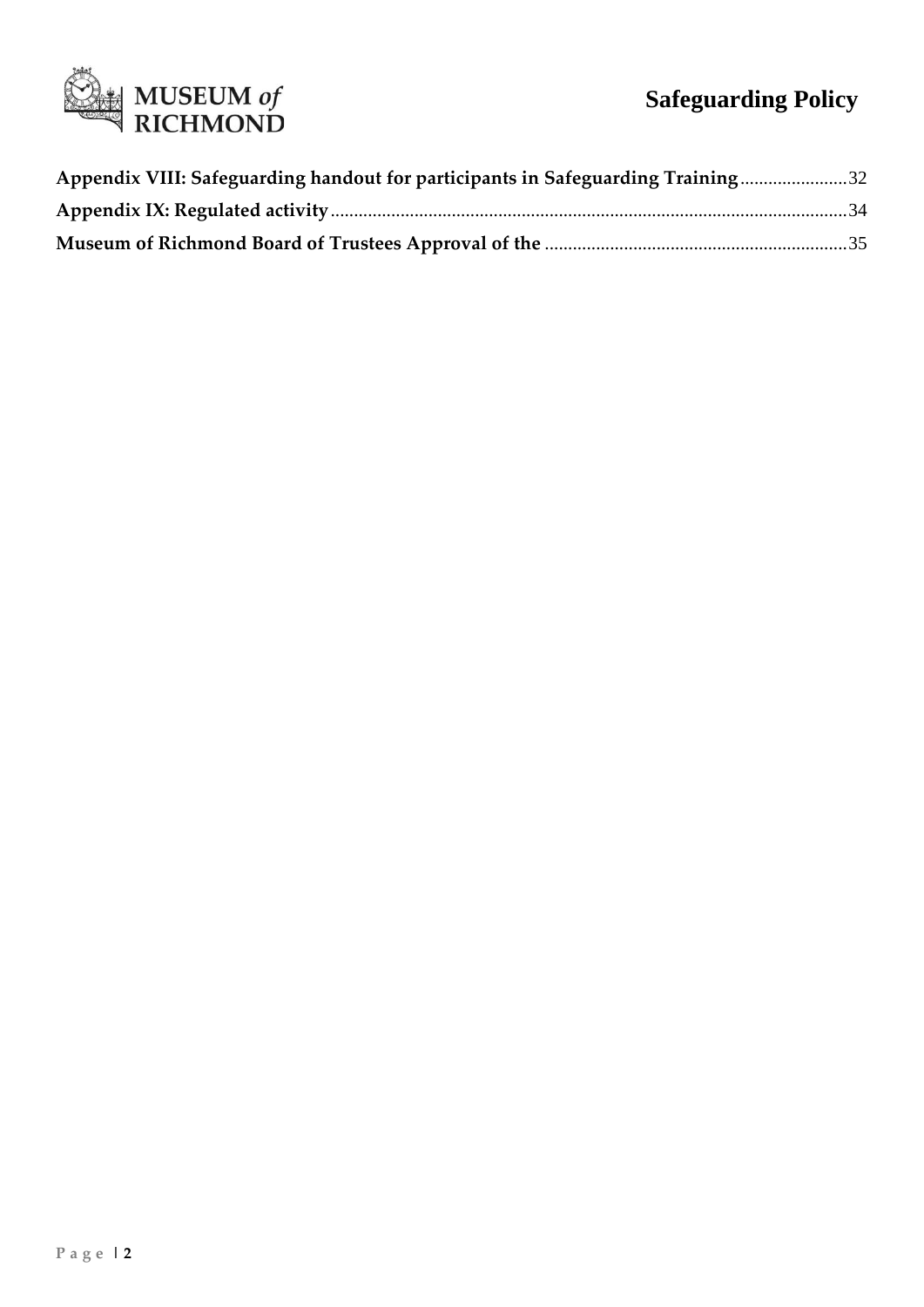

## <span id="page-3-0"></span>**1: Introduction**

1.1: Safeguarding is everyone's responsibility

1.2: This policy should provide all staff and volunteers with clear guidelines regarding safeguarding for the Museum of Richmond. This policy will be used to train staff and volunteers, and includes important practical documents within the appendices.

## <span id="page-3-1"></span>**2: Safeguarding Statement**

2.1: 'Safeguarding' means doing all we can to promote the welfare of children and vulnerable adults as well as taking measures to protect them from harm. Safeguarding is everyone's responsibility (to varying degrees).

2.2: All volunteers and trustees have a duty to assist in reducing risk of abuse by complying with the terms of this policy. The Museum of Richmond pledges to act on any suspicion or allegation of abuse immediately.

2.3: These guidelines protect the children and vulnerable people in your care but also protect staff, Trustees and Volunteers. Situations can be misinterpreted – this policy, associated training and inductions are designed to ensure that all staff, Trustees and volunteers are aware of this and will prevent false allegations being made.

## <span id="page-3-2"></span>**3: Vision and Values**

3.1: Everyone has the right to live their life free from violence, fear and abuse, and vulnerable people have the right to be protected from harm and exploitation.

3.2: It is the responsibility of everyone, including all staff and volunteers, to play a part in preventing, detecting and reporting risk of harm to vulnerable adults and children. ………Your organisation name……. works together with the appropriate agencies to protect vulnerable adults and children.

## <span id="page-3-3"></span>**4: Who is covered by this policy?**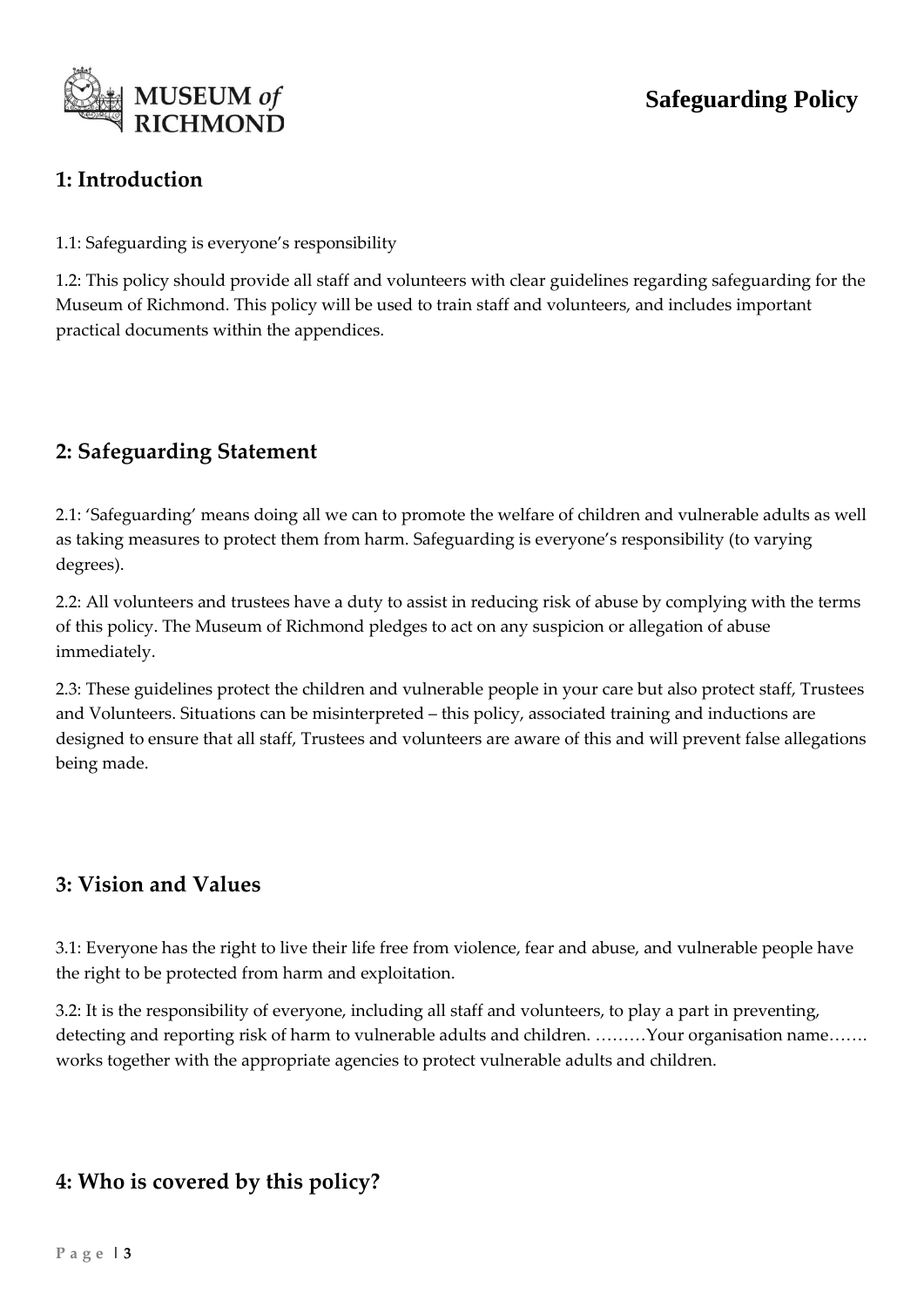

4.1: A vulnerable adult (over 18, or someone 16 to 18 who is married)

4.1.1: lives in residential accommodation such as a care home, residential special school or sheltered housing and is receiving domiciliary care in their own home (i.e. help with feeding, transport, finances, washing).

4.1.2: A vulnerable adult is also defined as a person who, for any reason, may be unable to take care of themselves or protect themselves against significant harm or exploitation. This could be a short or long term condition.

2.2 A child is anyone under the age of 18.

## <span id="page-4-0"></span>**3. Legal Framework**

3.1: This policy is underpinned by the legal principles listed below:

- 3.1.1: Children Act 1989, Children Act 2004 and Children and Social Work Act 2017
- 3.1.2: Safeguarding Vulnerable Groups Act 2006 and Protection of Freedoms Act 2012
- 3.1.3: Children and Families Act 2014 and Education Act 2002
- 3.1.4: Digital Economy Act 2017

3.1.5: Adoption and Children Act 2002, Children and Adoption Act 2006 and Children and Young Persons Act 2008

3.1.6: Female Genital Mutilation Act 2003 and Borders, Citizenship and Immigration Act 2009

3.1.7: Apprenticeships, Skills, Children and Learning Act 2009

3.1.8: Education Act 2011

3.1.9: A child is defined by the 1989 and 2004 Children Acts as someone under 18 years old.

#### <span id="page-4-1"></span>**4. Useful terms**

4.1: DSO: Designated Safeguarding Officer. At the Museum of Richmond this is the Learning and Audience Development Officer (LADO – not to be confused with Local Authority Designated Officer for the purposes of this policy), supported by the Curator and Executive Officer (CEO)

4.2: DBS: Disclosure & Barring Service. Has taken over the duties of the former Criminal Records Bureau (CRB). DBS Check: formerly known as a CRB check.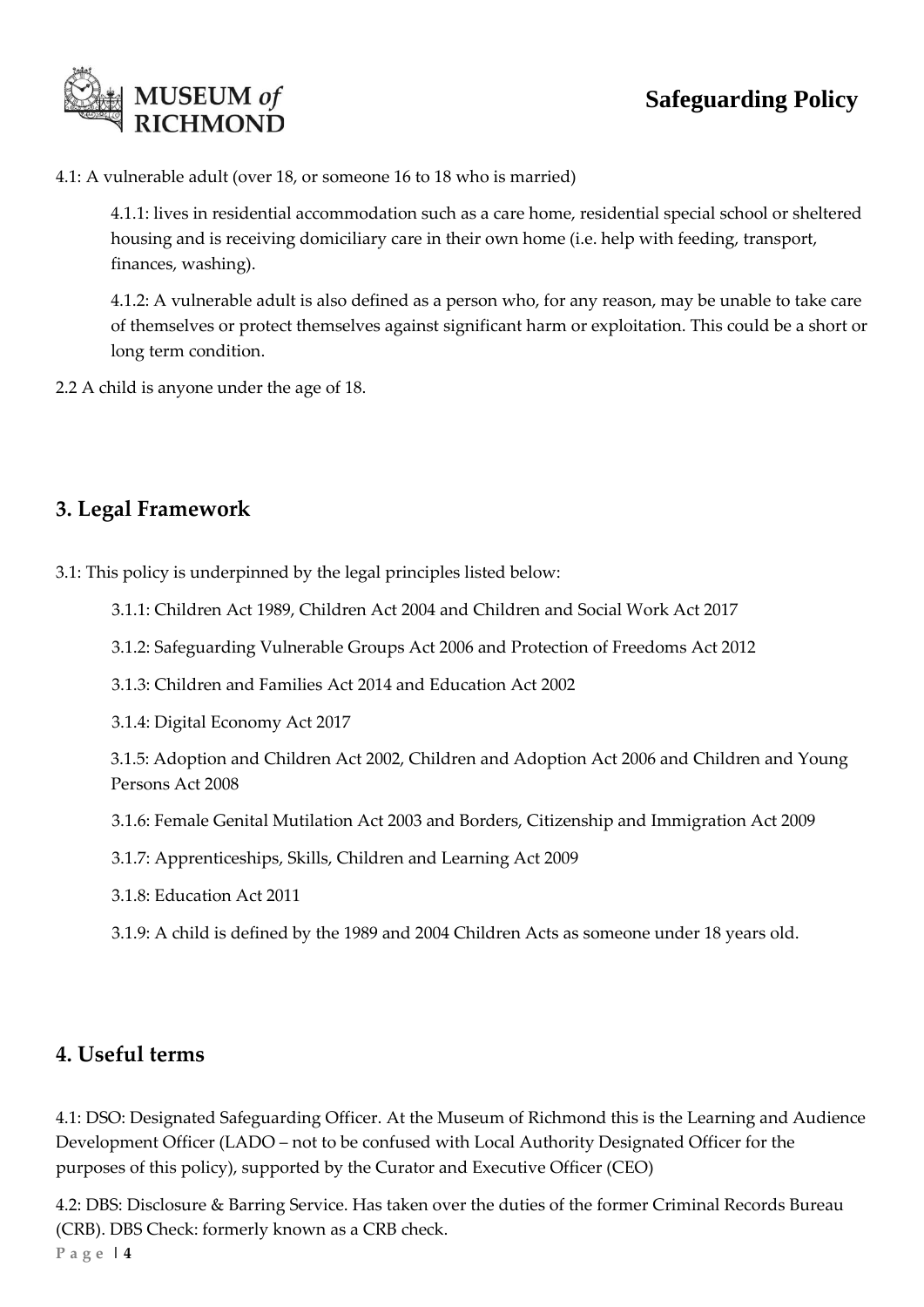

4.3: Police check without DBS – a basic police check, useful for those who might have infrequent contact with children. Only those with regular contact (more than 3 times a month) can get a full Enhanced DBS (with barred list check)

4.4: Regulated activity: the term used to describe the sorts of activity that requires a person to have a DBS check. For more information, see Appendix 5.

## <span id="page-5-0"></span>**5. Who is responsible for safeguarding?**

5.1: 'Safeguarding is everyone's responsibility' to varying degrees but there are a range of people who are responsible for safeguarding within the Museum of Richmond

5.2 Trustees

5.2.1: All trustees should have a safeguarding induction

5.2.2: It is the responsibility of the trustees to ensure appropriate action is taken when a disclosure or safeguarding incidents occurs. Trustees should appoint and support the Designated Safeguarding Officers (DSO) to enable incidents and disclosures to be dealt with promptly and properly.

5.2.3: Trustees must ensure that a review of the effectiveness of the Safeguarding Policy is undertaken every three years and ensure that all aspects of the policy are closely followed.

5.2.4: Trustees must review the policy when activity changes, for example at the start of a project involving young people, or when the organisation changes significantly.

5.2.5: The Trustee for Education, is the trustee responsible for supporting the DSO in safeguarding incidents and is the person who keeps a register of who has received safeguarding inductions and training.

5.2.6: Trustees should ensure that the DSO receives training to an appropriate standard and that the DSO is chosen for their suitability.

5.3: Designated Safeguarding Officer (DS0), who is responsible for ensuring:

5.3.1: That this policy is up to date

5.3.2: All staff and volunteers are aware of the procedures, how to follow them and receive appropriate training especially in regard to working online.

5.3.3: Specific concerns are discussed and appropriate action is taken

5.3.4: Accurate records relating to individual incidents and disclosures are kept in a secure place

5.3.5: Policy updates are undertaken every 3 years

**P a g e | 5** 5.3.6: Young volunteers and work experience placements are well planned and safe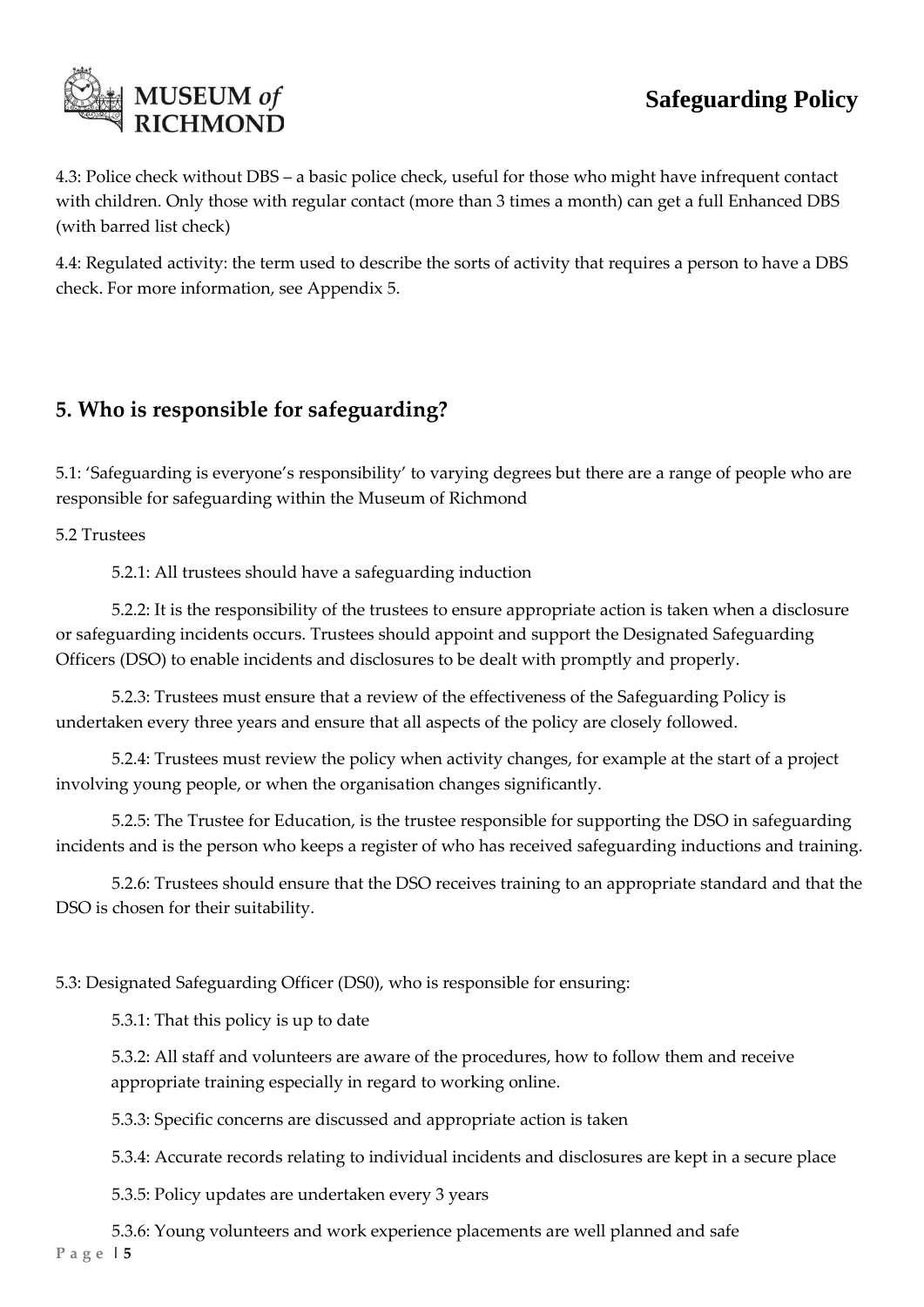

#### 5.3.7: Schools are safe on site

5.3.8: It is the DSOs responsibility to monitor volunteer and staff roles, ensuring that checks are done in accordance with government advice and regulations.

5.3.8.1: This includes carrying out DBS checks and renewals where appropriate

5.3.8.2: The Curator and Executive Officer (CEO) will have their DBS renewed every 5 years

5.3.8.3: The LADO will have their DBS check renewed every 3 years

5.3.10: Ensures that only children and vulnerable adults undertake age/ability appropriate tasks

5.3.11: At the time of writing, all learning activity with children and vulnerable adults is managed by the LADO

5.4 All other staff and volunteers

5.4.1: All other staff and volunteers will have access to the Safeguarding Policy and procedures.

5.4.2: It's not the role of staff or volunteers to solve problems by themselves but they must be able to report problems to another (unless a specific learning difficulty makes this demanding).

5.4.3: They will have access to 'Safeguarding Information for Volunteers' Appendix 1 which will be kept in the Volunteer Handbook and in the Volunteer Google Drive

5.4.4: This document provides volunteers with some basic guidelines which should be easy to follow but will also empower everyone to take action with confidence.

5.4.5: If volunteers are confident and able they can make a referral with regards to the safety of a child or vulnerable adult using the contact details in [Appendix 1](#page-22-0)

# <span id="page-6-0"></span>**5.4 Young volunteers and/or children undertaking work experience placements**

5.4.1: Young volunteers and work experience students will understand that they have a part to play in safeguarding themselves. They will receive some information on what to expect and who to talk to (in the event of safeguarding concerns) during their induction.

5.4.2: Details of volunteer/work experience safeguarding inductions can be found in Appendix 2.

5.4.3: This will include information about working online and undertaking social media for the museum safely.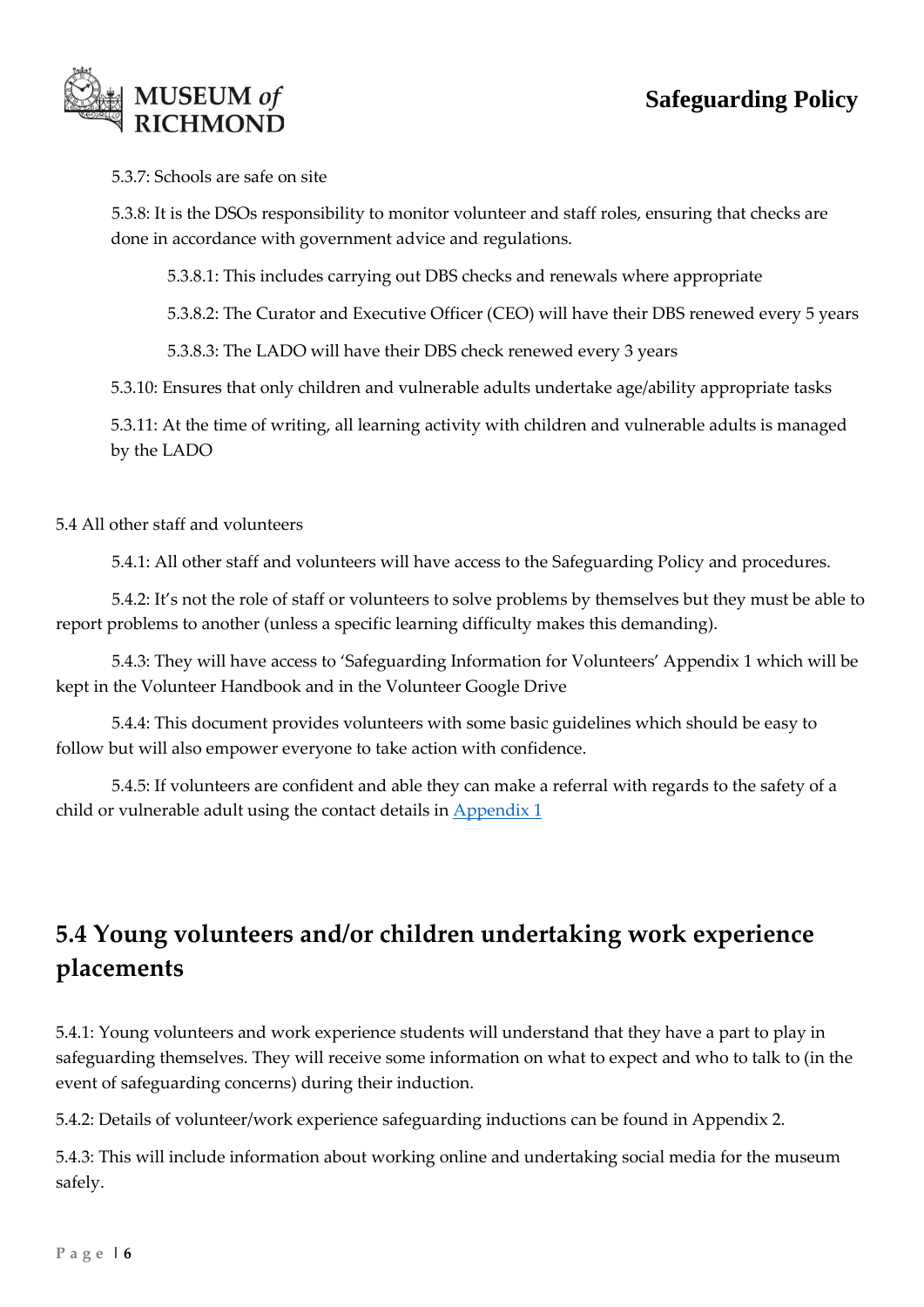

## <span id="page-7-0"></span>**6. Recruitment & Supervision of Staff and Volunteers**

6.1: New members of staff/volunteers/trustees will have one reference checked by staff or trustee(s).

6.2: Volunteers and/or staff may be required to undergo a DBS check if they are likely to be undertaking regulated activity with children or vulnerable adults.

6.3: Each new member of staff or volunteer will have basic safeguarding training during an induction and will have annual updates as well as access to the policy. See Appendix 4 of this policy.

6.4: Learning volunteers will receive additional support and further safeguarding training.

6.5: The individual also plays a part in identifying areas they feel they require training in and may make requests to the trustees.

#### <span id="page-7-1"></span>**7. What are the essentials to know?**

7.1: You need to be alert to and aware of issues of abuse, neglect or exploitation.

7.2: If you have any concerns, you need to know how and when to report them.

7.3: You need to know how to respond if someone tells you about abuse and who to report it to.

7.4 What is abuse?

7.4.1: Abuse is something that is done to another person that harms them in some way. The list below is fairly comprehensive but does not include all types of abuse. For a comprehensive list of abuse types in relation to vulnerable adults please go to:

7.4.2: https://www.gov.uk/government/publications/care-act-statutory-guidance/care-and-supportstatutory-guidance#safeguarding-1

7.4.3: Abuse can include one or more of the following:

7.4.3.1: Neglect is the failure to provide suitable care or attention to the point where someone's health is affected. This includes leaving young children at home unsupervised (when a potentially life threatening incident might occur).

7.4.3.2: Physical Abuse includes hitting, pinching, deliberately giving too much medication, or physically restraining someone in an inappropriate way.

7.4.3.3: Smacking is illegal in Scotland and is only legal in England and Wales if it's deemed 'reasonable punishment'. If it used to humiliate a child in public, it is a safeguarding concern.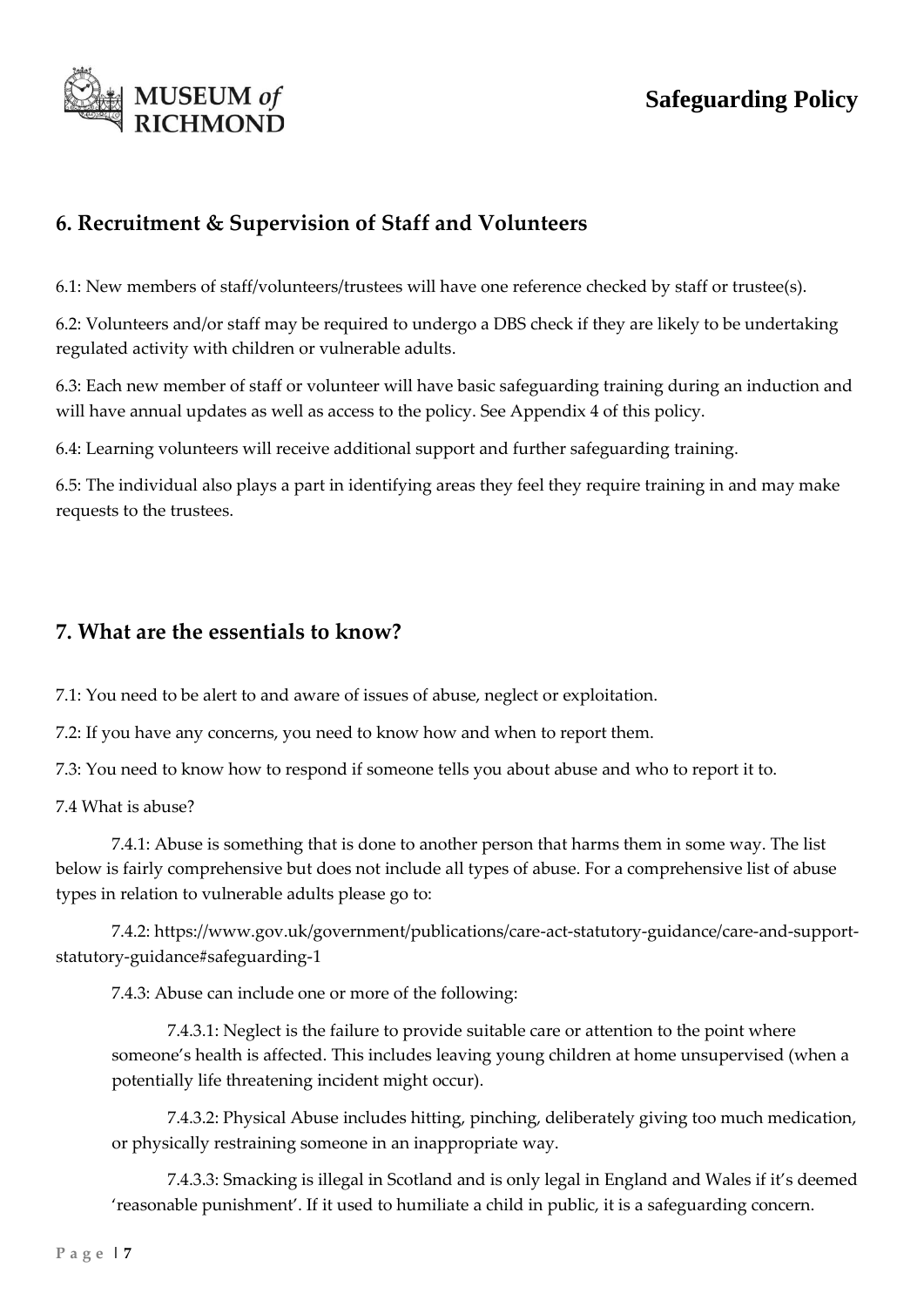

7.4.3.4: Physical abuse includes Female Genital Mutilation (FGM). For more information on FGM go to<https://www.nhs.uk/conditions/female-genital-mutilation-fgm/>

7.4.3.5: Sexual Abuse includes any sexual act to which the vulnerable adult or child has not consented to, cannot consent to, and/or may not understand. A child under 16 cannot consent to sexual acts.

7.4.3.6: Psychological Abuse (mental or emotional cruelty) can happen when someone is isolated, verbally abused or threatened. This includes the new rules around 'Coercive Control'

7.4.3.6.1: Coercive control is an act or a pattern of acts of assault, threats, humiliation and intimidation or other abuse that is used to harm, punish, or frighten their victim.

7.4.3.7: Financial Abuse includes taking another person's money or possessions, or exerting pressure in connection with wills, property or financial transactions.

7.4.3.8: Discriminating Abuse includes any type of abuse aimed at a vulnerable person because of e.g. their colour, religion, appearance or sexuality.

7.4.3.9: Any of the above online, including targeting an individual persistently or with inappropriate or sexualised content. This could include any of the following:

> 7.4.3.9.1: cyberbullying 7.4.3.9.2: grooming 7.4.3.9.3: sexual abuse 7.4.3.9.4: child sexual exploitation.

## <span id="page-8-0"></span>**8. Recognising signs of abuse**

8.1: Some adults and children are more at risk than others.

8.2 Factors which are associated with higher risk for vulnerable adults

8.2.1: Being dependent on others.

8.2.2: Having mental health needs and/or learning disabilities or dementia.

8.2.3: Having family carers who suffer from stress, substance abuse or mental illness.

#### 8.3 Factors which are associated with higher risk for children

8.3.1: Disabled children.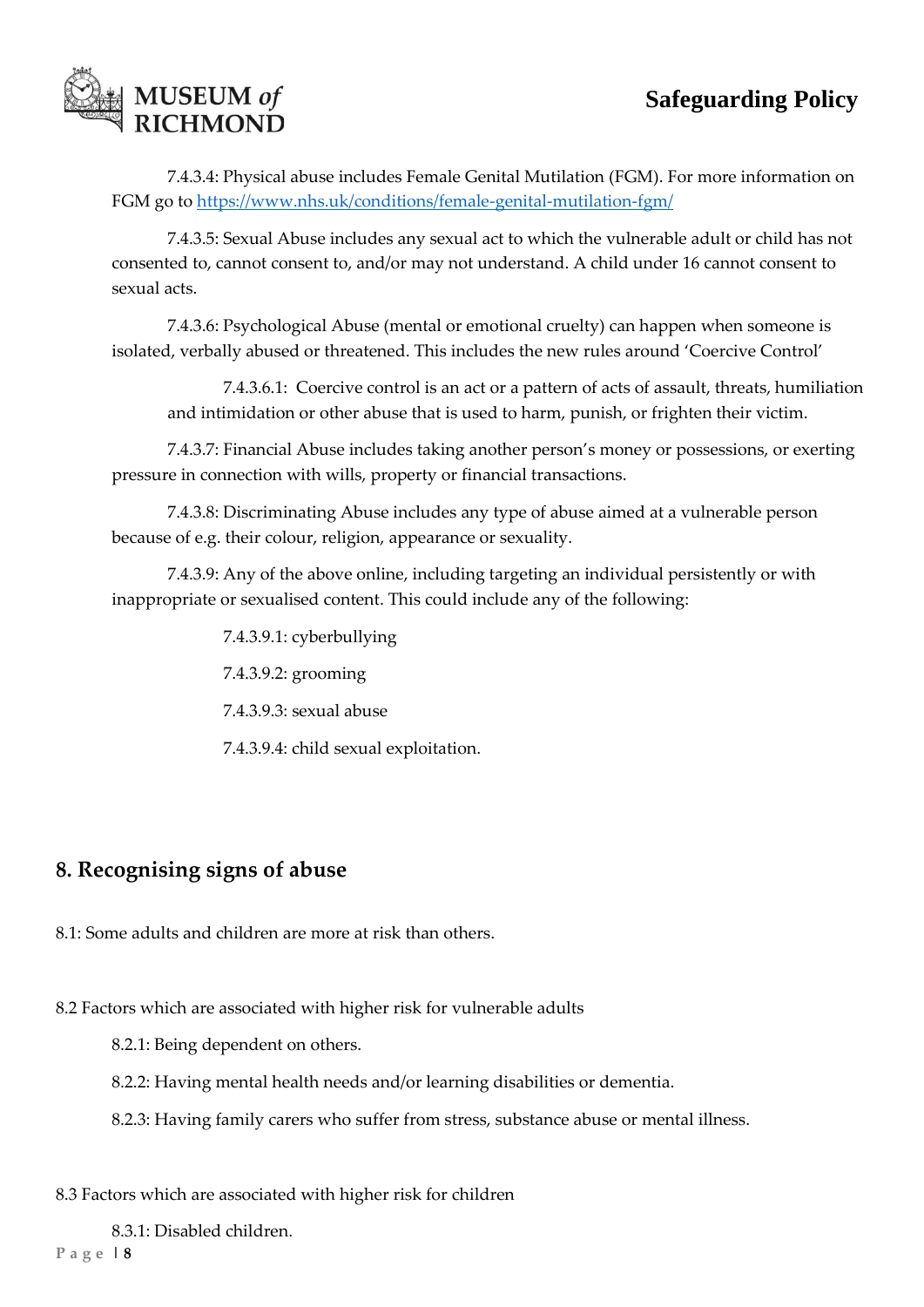

8.3.2: Children using social media (susceptible to online message abuse).

8.3.3: Children are more likely to be harmed in their homes and/or by those who look after them. Being alert in all situations will help children.

#### 8.4: What to look out for

8.4.1: Children or adults making a clear allegation. This might be about something that has happened to them which has been upsetting or a passing statement such as 'I'm at home on my own with my little sister this weekend'.

8.4.2: Has any injury for which there is no explanation, or for which the explanation changes or is inconsistent.

8.4.3: Regularly has unexplained injuries or unexplained injuries which may appear to have a reasonable explanation.

8.4.4: Exhibits significant changes in behaviour, performance or attitude.

8.4.5: Discloses an experience in which he/she or another young person or vulnerable adult may have been significantly harmed.

8.4.6: Uses language of a sexual nature, routinely or in a surprising way. This is especially a concern if children are younger, although we must also be aware that grooming teenage children is a concern and should be reported.

8.4.7: If a child has overly tactile relationships with older people.

8.4.8: If a child is seen drinking alcohol or using drugs (including 'legal highs').

8.4.9: If a child/vulnerable adult undertakes to find sexual images online, or use forums/ blogs not part of their work for the organisation.

8.4.10: Evidence of online bullying or abusive content on social media.

8.5: The 'gut instinct' of staff as well as factual content will also be considered. Certain situations may lead you to become alarmed. Staff and volunteers should follow safeguarding procedures if the below happens:

8.5.1: Children and/or vulnerable adults who are hungry, fainting or seem to be suffering from neglect. Neglect may manifest in poor and unclean clothing, or children/vulnerable adults being unaccompanied.

8.5.2: Children who are punished very severely should be reported. Smacking in England is legal but only if its deemed to be 'reasonable punishment'. Any kind of punishment that is extreme, including swearing, public humiliation or manipulative behaviour should be reported. Repeated smacking or hitting in a public place is unacceptable.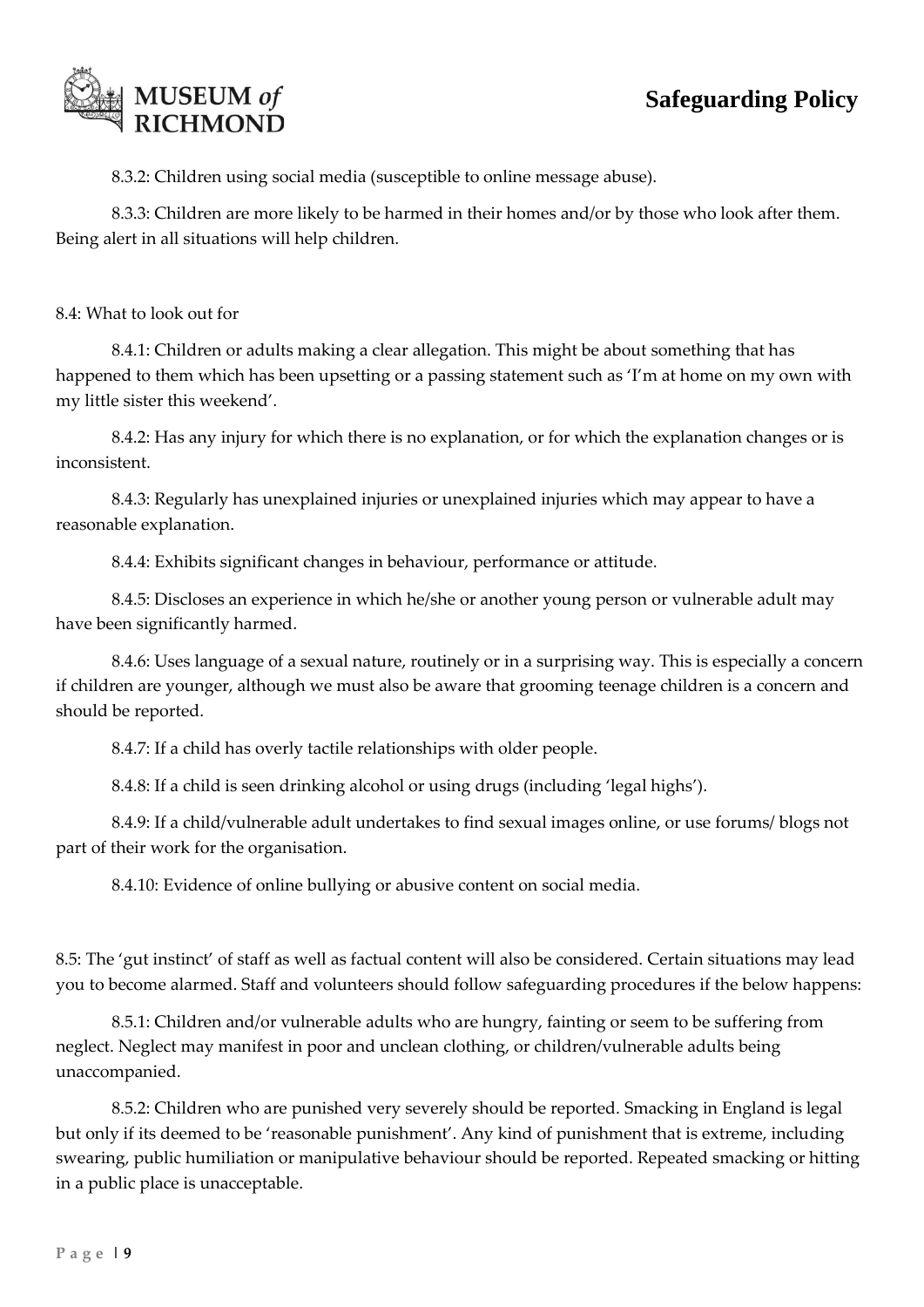

8.5.3: People accompanying children or young people who seem too familiar or overly tactile. Professionals working with children know that sitting on laps and any prolonged touching is not advisable (certainly with children over 6 years old). If you see this let the school or organisation know, and inform the DSO.

8.5.4: Significant bruising or unexplained injuries.

8.5.5: Changes in behaviour that may link to abuse, such as change in mood, temperament and possible physical changes such as incontinence or significant weight change.

8.6: The above lists are not conclusive and numerous other signs of abuse/circumstances may be considered safeguarding incidents.

8.7: The items on this lists are offered purely as examples – if you have other concerns which are not mentioned here, you should report them in the same way.

## <span id="page-10-0"></span>**9. What to do in the event of a safeguarding incident**

9.1: This may be about a child visitor, member of the public, a volunteer or member of staff. During a disclosure you will need to remain in a public space but you might want to talk quietly in a place that you can record details of the incident.

9.1.1: As soon as possible write down details of what you have witnessed.

9.1.2: If someone is speaking, let them talk. You may ask open questions and some further questions for factual information. Do not attempt to force children or vulnerable adults to speak and don't make threats, or promises.

9.1.3: Make sure that your information is set out clearly and in detail. Describe the circumstances and note the setting and anyone else who was there at the time.

9.1.4: In any situation, stay calm and try not to show shock, listen carefully and be supportive. You might say 'I think you're doing the right thing'.

9.1.5: Speak to the person responsible for the child or vulnerable adult, telling them that you will need to record the incident as a safeguarding concern. You may seek support from others when you do this.

9.1.6: It's not up to you to prove that the information about abuse or suspected abuse is true. You must not try to investigate yourself.

9.1.7: After any incidents or disclosures only divulge information to DSO, social services and/or the police. Do not discuss details with others.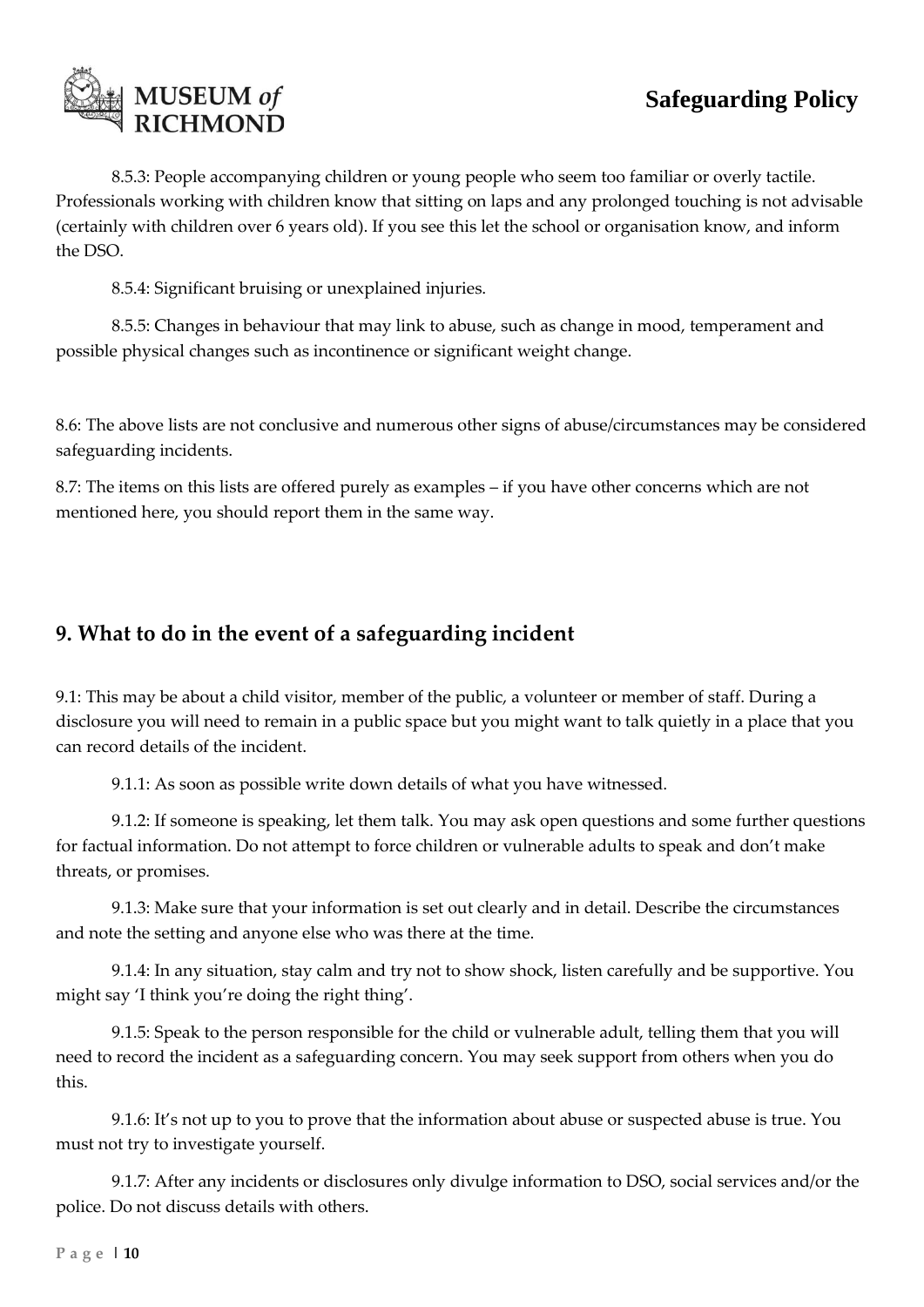

9.1.8: If you are able, complete the Safeguarding form, adding as much detail as possible. This can be found at the Volunteer Handbook and on the Volunteer Google Drive and is Appendix X of this document. This information should be passed onto the LADO either in person or by emailing a copy to [learning@museumofrichmond.com,](mailto:learning@museumofrichmond.com) or by calling 020 8332 1141 during Museum office hours.

9.1.9: If volunteers believe concerns to be serious and in need of immediate attention they can make a referral using the contact details in **Appendix 1and follow policy guidelines**. If the matter could result in death or serious injury phone 999. This could be a lost child, a child who appears to be drugged or you believe has been taken away by someone who isn't their guardian. It could also include children in extreme drowsy states, or who have unexplained illnesses/serious injuries.

9.2: If you have concerns about a member of staff or volunteer

9.2.1: Complete all steps as above, ensuring that LADO understands the concerns.

9.2.2: The Museum of Richmond recognises that a member of staff, volunteer or visitor may need to report a serious concern of misconduct about a member of staff, paid or unpaid. In this case, the Museum of Richmond is clear that an individual can come forward on a confidential basis, without fear of reprisal or victimisation.

9.2.3: If volunteers believe concerns to be serious and in need of immediate attention they can make a referral to the contact details in [Appendix 1a](#page-22-0)nd follow policy guidelines. If the matter could result in death or serious injury phone 999.

#### 9.3 What will happen if you report concerns?

9.3.1: The LADO will discuss the issue with you, and decide on a suitable course of action.

9.3.2: They should provide you with support if you find your experience stressful. This might be to recommend a helpline or to report back – bearing in mind that this must be done with police and social services permissions.

#### 9.4: Staff and volunteer rights

9.4.1: If an accusation is made against a member of staff or volunteer, the member of staff or volunteer will be informed of the accusation in writing.

9.4.2: They will be given an opportunity to respond to accusation(s) in person but will be asked to remain off site during any investigation.

9.4.3: The accuser will be able to enter the site and use the services of the organisation as normal.

9.4.4: The Museum of Richmond acknowledges that this process may be led by police and/or social services and the organisation will comply with all requests or procedures made by those institutions.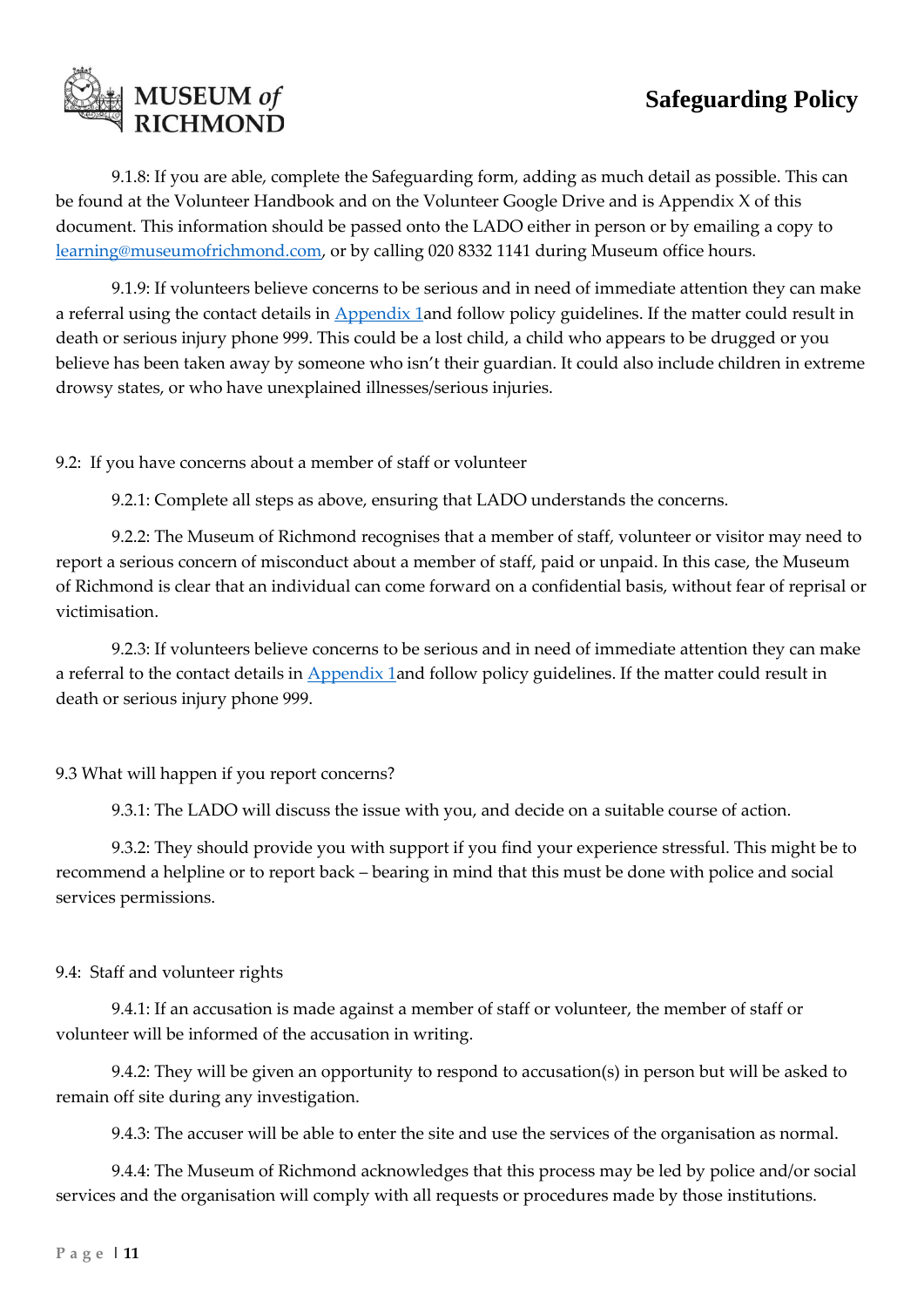

## <span id="page-12-0"></span>**10. Confidentiality**

10.1: It is crucial that staff and volunteers exercise the highest degree of confidentiality, in order to protect the rights of both the alleged victim and alleged perpetrator. Breaches of confidentiality can compromise any investigations that may take place.

10.2: Personal details of any safeguarding matter should only be discussed with the appropriate agencies: the DSO, Social Services or the Police.

10.3: Trustees, staff and volunteers should not discuss the case with the public or the media and should relay any enquiries to the DSO.

10.4: Confidentiality is a continuing requirement at all times and is also required when staff and volunteers are 'off duty' or no longer working or volunteering for the organisation.

10.5: All safeguarding records will be kept securely.

## <span id="page-12-1"></span>**11: First Aid**

11.1: First Aid for serious injury should be administered with urgency.

11.2: In the event of serious injury first aid supersedes safeguarding good practice.

11.3: However, if possible a first aider should be accompanied by the parent or guardian. If this is not possible volunteers should accompany each other and not be left alone with a child or vulnerable adult.

11.4: First aid for minor injuries should be undertaken with parents/carers/teachers or other similar formal guardians present.

## <span id="page-12-2"></span>**12. Promoting Good Practice**

12.1: The following guidelines will help to reduce situations where abuse of children may occur and protect staff and volunteers by promoting good practice.

12.2: On Site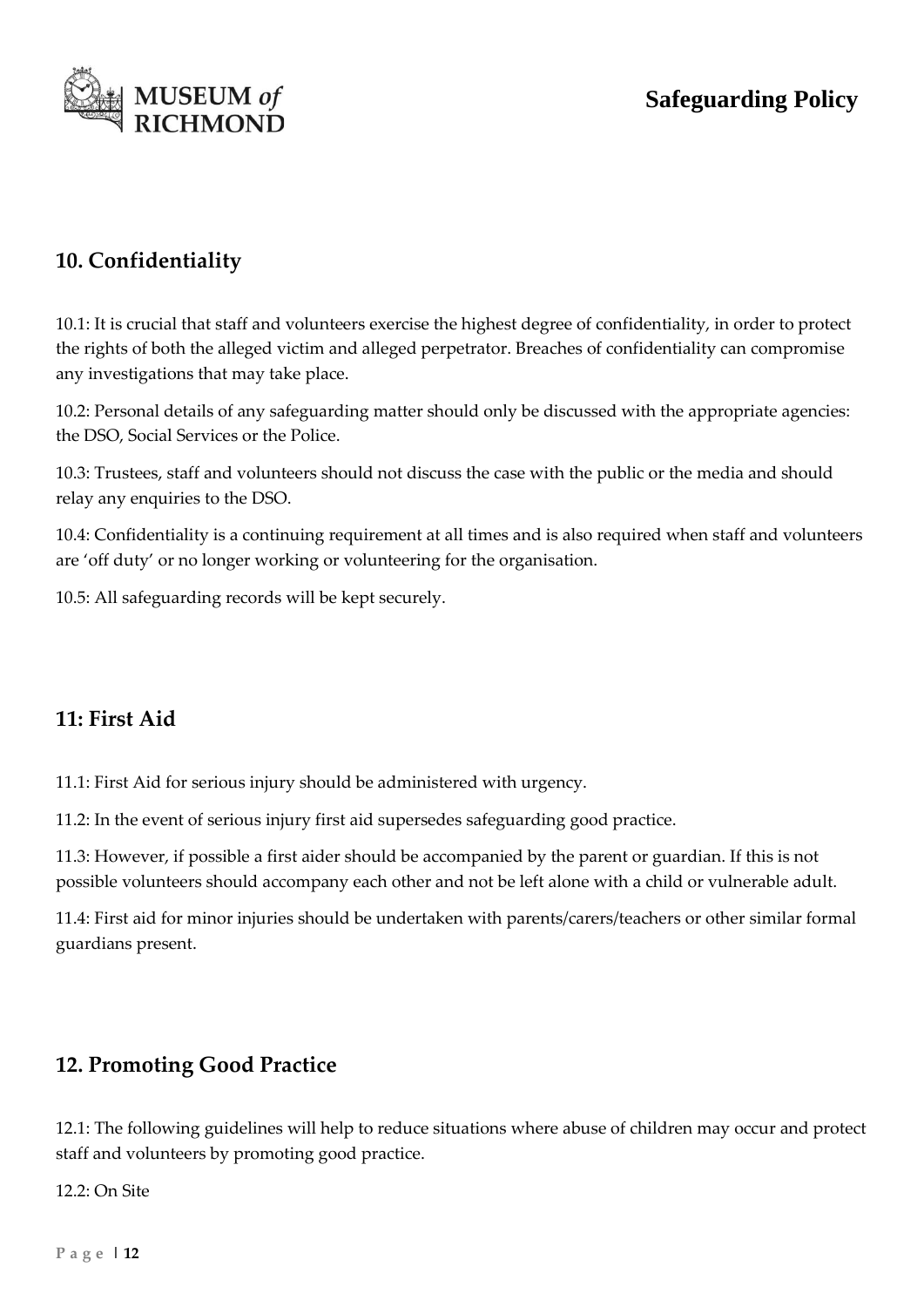

12.2.1: Avoid situations when you could be alone with a child or vulnerable adults. Make sure others are nearby.

12.2.2: Don't communicate with any children or vulnerable adults linked to your work in a personal capacity, e.g. don't become 'friends' on Facebook, or exchange personal mobile phone numbers. This includes work experience students and young volunteers.

12.2.3: Don't go into toilets with children or vulnerable adults. Enable responsible adults and carers to access the toilets as they require.

12.2.4: Avoid prolonged physical contact with a child or vulnerable adult. Be aware that a brief touch on the shoulder or arm is acceptable but on any other area of the body. Touching should be relevant, for example when helping with costume.

12.2.5: Only hold a lost child's hand if offered (by the child) and in order to lead them safely to another public space.

12.2.6: Never leave a group of children under the age of 13 unattended. They may be able to move freely within one room or space but adults should be aware of the whereabouts of the child or group of children. This is a difficult balance – you want a group of sensible children within the space – perhaps on their way home from school etc but you will need to decide whether children are safe on your site. Remember children are always safer in groups!

12.2.7: Never use any form of physical discipline.

12.2.8: Do not be overly familiar in your language or behaviour with children or be over-friendly with some at the expense of others.

12.2.9: Don't take a child alone with you on foot and never invite a child into your car or any other vehicle. This includes work experience students.

12.2.10: Give jobs to work experience students or young volunteers that can be done in public, shared or open areas of the centre.

12.2.11: Try accepting students in pairs so they can support each other during the placement.

12.2.12: Work experience students and young volunteers may on occasion have access to small spaces that are shared by a range of different adults. Doors should be kept open so that these spaces are not private.

12.2.13: Always listen to and respect children and/or vulnerable adults in your charge and act upon any concerns or allegations of abuse.

12.2.14: All volunteers/staff will provide an emergency contact.

12.2.15: Do not invite children to join WhatsApp chats.

12.2.16: Consider the risks of inviting a vulnerable adult to WhatsApp group. This will mean a range of people have their contacts. This should be made very clear during their induction.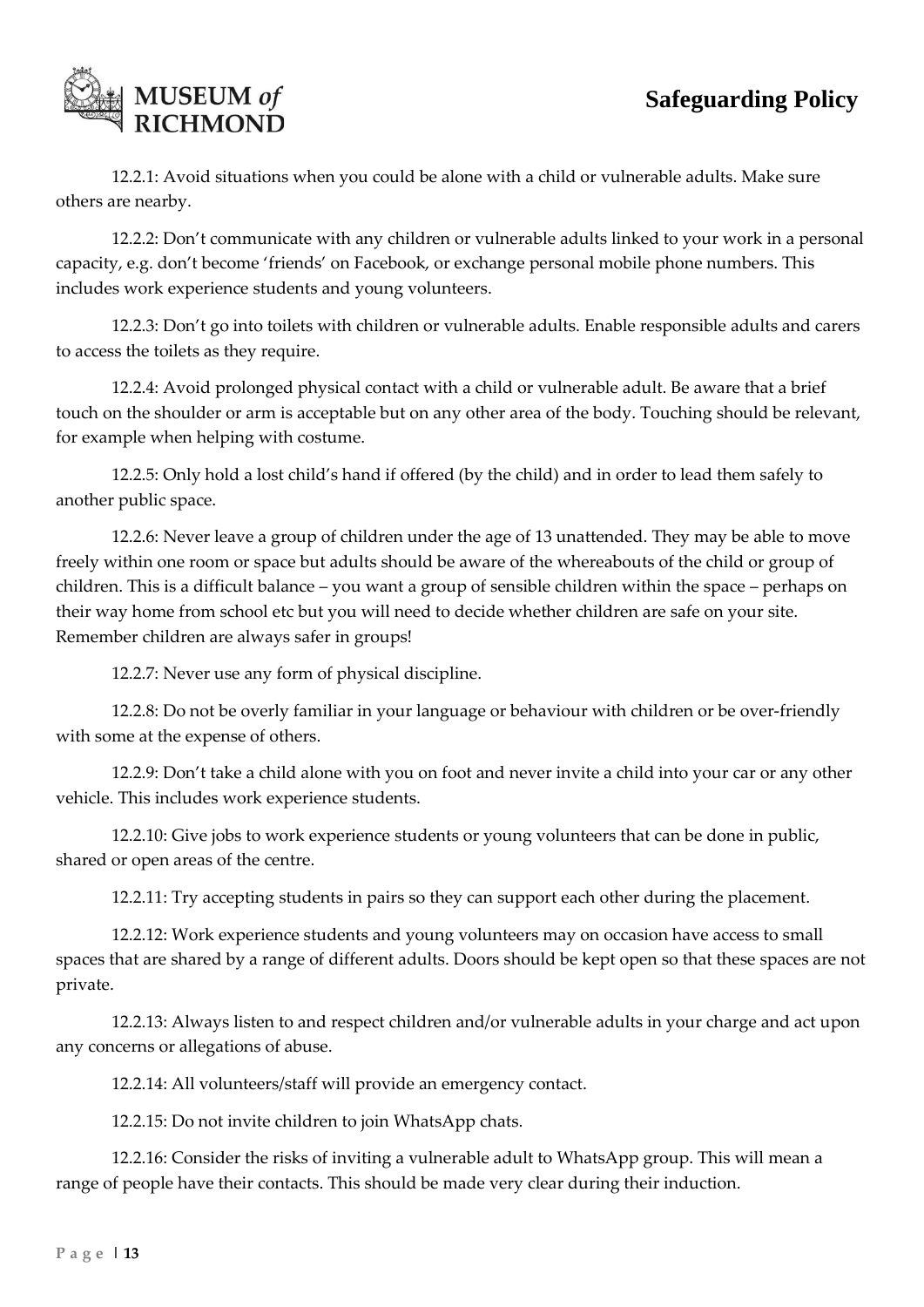

12.3: Best Practice when children and/or vulnerable adults are working online

12.3.1: Children should be 13+ when undertaking social media

12.3.2: Children should be 16+ when taking part in videoconferencing calls, children under 16 should be accompanied by a parent or trusted adult.

12.3.3: Do not attempt to find out personal information about vulnerable adults or young people by searching for them on social media platforms.

12.3.4: Stay alert to online and social media activity undertaken by young volunteers. Asper the Museum's Digital Risk Assessment and Social Media policy, children and vulnerable adults

> 12.3.4.1: may be asked to create content for social media but will never be given direct access to Museum accounts

12.3.4.2: any image of children or vulnerable adults used on content will not have any personal details in the text: i.e., names, addresses etc. will not be used

12.3.4.3: if a child or vulnerable adult is named in the social media content, the associated image will relate to the content, but it will not be of the individual

12.3.4.4: Work experience students should not be required to 'post' or upload pictures of themselves during a placement, and should never share personal information.

12.3.4.5: Work experience students should wait until their placement is over before posting about it in a capacity that might become 'public'. This might include their own social media accounts.

12.3.5: Be alert to vulnerable adults interacting with those who request money, support or other kinds of services (such as lifts in a car or meetings). Speak to the vulnerable adult initially but if concerns persist contact an emergency contact, or care home/carer.

12.3.6: If problems arise always speak to the parent, carer, guardian or school. If a placement has been arranged via school, they may be your first contact but for serious concerns you should also contact parents.

12.3.7: If you believe a child to be in immediate danger contact the police as an emergency on 999. For example, if a child has arranged to meet someone via an online chat and this is happening imminently.

12.3.8: Remaining 'public' diminishes these problems. This means that a work experience student might post pictures of the galleries on your public Facebook page using your identifier (also called a 'handle' see 'Useful Definitions' for more information) but should never be asked to send a private message to a visitor.

12.3.9: This also means that when communicating with vulnerable adults or children 16+ remotely, video or phone calls Including 'Zoom' calls should be done via parents or carers and in shared spaces with parents/carers present.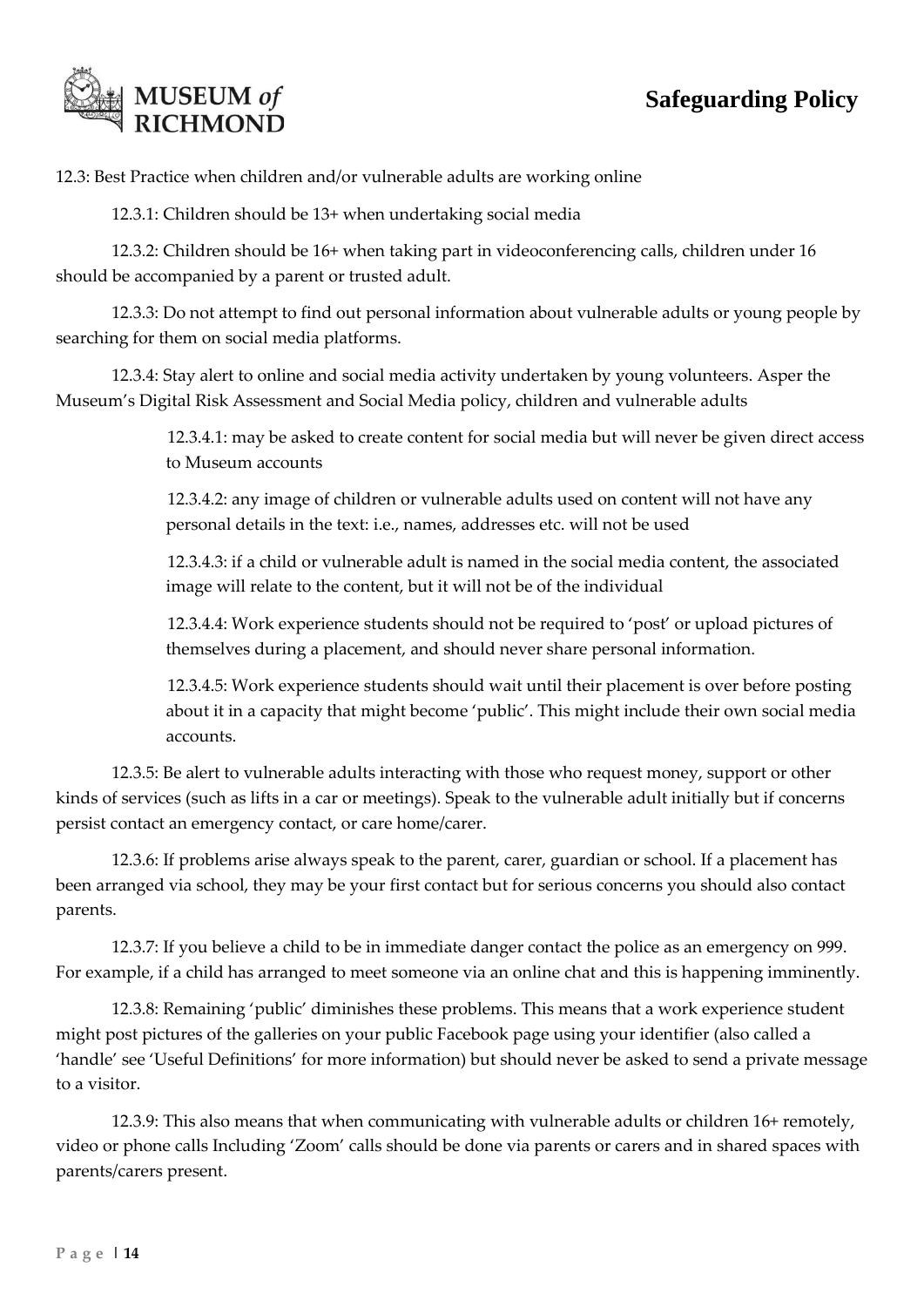

12.3.10: Regularly check search histories, be aware of social media content and ensure that private information is password protected on shared drives.

12.3.11: Zoom calls should be undertaken in a professional manner. All those participating should wear suitable clothing and should use professional and respectful language.

#### <span id="page-15-0"></span>**13. Children at events and on sites**

13.1 Unaccompanied children visiting the site

13.1.1: Children aged 13-18 may be admitted unsupervised at the discretion of the staff and volunteers. If in doubt seek guidance from the DSO. Children under 16 are safer in groups.

#### 13.2 Lost child/vulnerable adult – not urgent

13.2.1: A lost child/vulnerable adult is an individual who has been separated from their responsible adult and has been found by a member of staff/volunteer

13.2.2: If a child/vulnerable adult gets parted from their responsible adult, they can become very distressed. Take the child/vulnerable adult to the reception.

13.2.3: Ask the child/vulnerable adult for the details outline in the Lost Person Form – [Appendix V](#page-29-1)

13.2.3: Make sure that you remain in public and open spaces when with the child.

13.2.4: Organise staff/volunteers to sweep the site for the missing adult. Wait with the child in a public space until the responsible adult is found/returns.

13.2.5: Contact the local police (using 101) if the responsible adults do not reappear after 15 minutes.

#### 13.3 Missing child/vulnerable adults - urgent

13.3.1: A missing child/vulnerable adult is a person reported to museum staff/volunteers as missing by their responsible adult

13.3.2: Gather the following information quickly and calmly if a child or vulnerable adult is reported lost or missing, using the Missing Persons Form in [Appendix VI](#page-28-0)

13.3.2.1: Name of child/vulnerable adult

13.3.2.2: Age of child/vulnerable adult

13.3.2.3: Physical description of child/vulnerable adult (height, colour of hair, clothing etc.)

13.3.2.4: Where child/vulnerable adult was last seen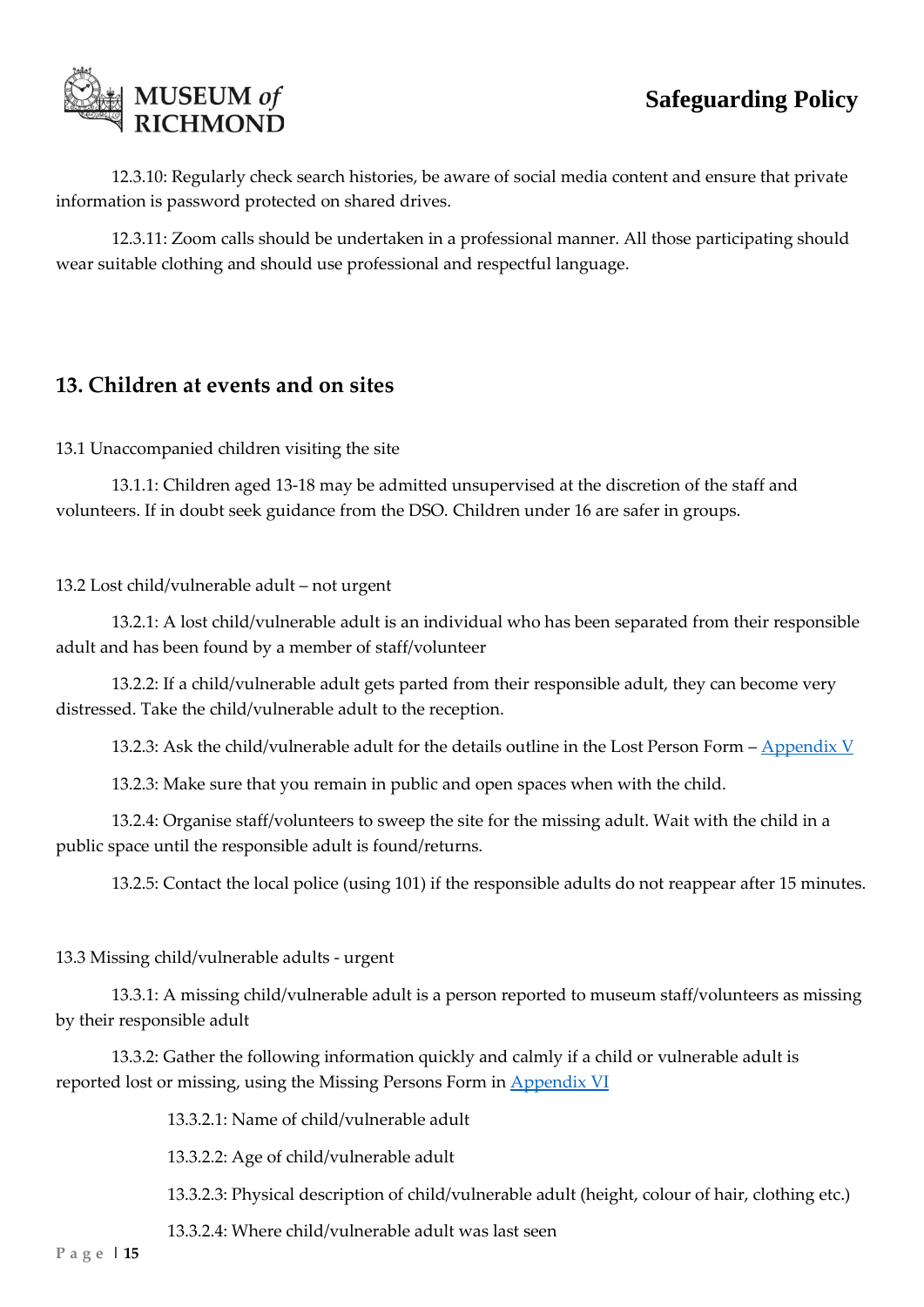

13.3.2.5: The time the child/vulnerable adult was last seen.

13.3.3: Report this immediately to all volunteers and staff on site. Involve all staff and volunteers in searching for the child.

13.3.4: If the child/vulnerable adult isn't found after 15 minutes ring the police (999) as an emergency.

## <span id="page-16-0"></span>**14. Work experience and young volunteers**

14.1: The DSO will oversee the timetables of students including those undertaking work experience, qualifications or awards, such as Duke of Edinburgh (DofE) Award. The DSO will also oversee staff and volunteers working with students.

14.2: Children aged 16-18 may work with staff and volunteers, but staff and volunteers must follow this policy closely.

14.3: No DBS check is needed if students are 16 or older. Students will need a 'named contact' who will be the DSO or another suitable person chosen by the trustees.

14.4: Work experience students 14-16 may be unaccompanied but staff and volunteers should be especially alert. The DSO should ensure that an 'open door' policy is understood and operated. Students should be given a suitable induction. See Appendix 2.

## <span id="page-16-1"></span>**15. Children in organised groups/schools**

15.1: The Museum of Richmond will have the right to turn away groups that do not have suitable adult to child ratios.

15.2: the following ratios are recommended by Ofsted at the time of writing:

15.2.1: 0-2 years - 1 adult for every 3 children

15.2.2: 2-3 years - 1 adult for every 4 children

15.2.3: 4-8 years - 1 adult for every 6 children

15.2.4: 9-12 years - 1 adult for every 8 children

15.2.5: 13-18 years - 1 adult for every 10 children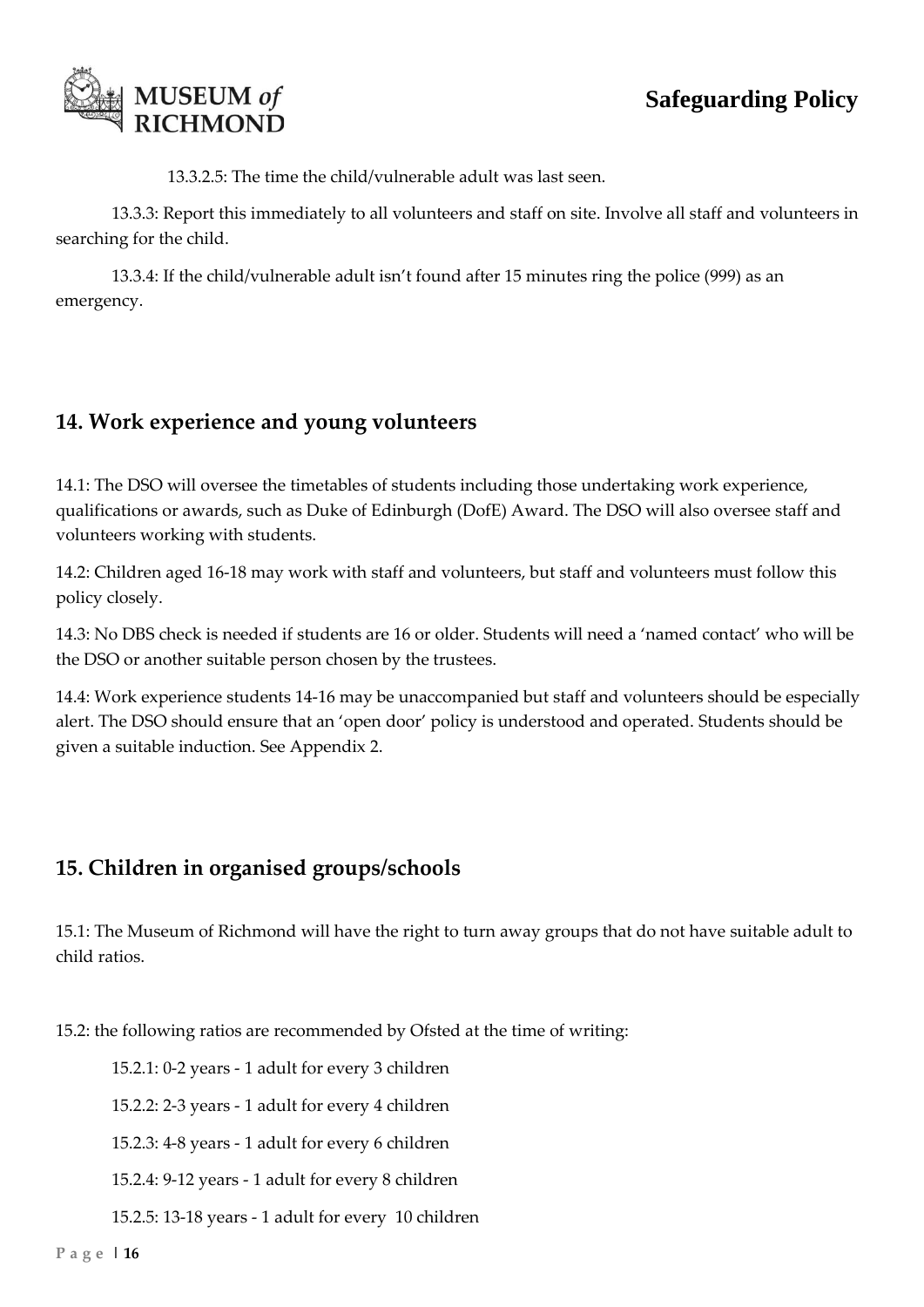

15.2.6: On occasion children will need to have 1:1 support. This will be applicable if it is 'normal practice' for the child in question. This adult will not count as part of the above ratios

15.3: School groups will be required to maintain control and know the whereabouts of their students at all times.

## <span id="page-17-0"></span>**16. Photography and Filming**

16.1: Written permission from parents, guardians and schools will be sought for all photographs and films of children. The Museum of Richmond will make it clear how the photographs and films may be used at the time written permission is sought

16.2: Visitors are not permitted to photograph or film children who are unknown to them, and staff or volunteers should intervene if they see (or suspect) this is happening.

16.3: You should ask visitors to delete photos and/or film of children (as appropriate).

## <span id="page-17-1"></span>**17. Family events and other**

17.1: All workshops and activities will ensure that children get regular breaks. No workshop will last longer than 2 hours without sufficient breaks.

17.2: Parents/carers and/or teachers/other guardians will be required to remain with children during activities, both onsite and online

17.3: All activity will take place with groups of children.

17.4: Unless an emergency arises children should not be alone with volunteers or staff working on behalf of Museum of Richmond.

## <span id="page-17-2"></span>**18: Online Age Recommendations**

18.1: It's worth noting that a range of practical and safeguarding issues need to be considered when both engaging young people using the below platforms.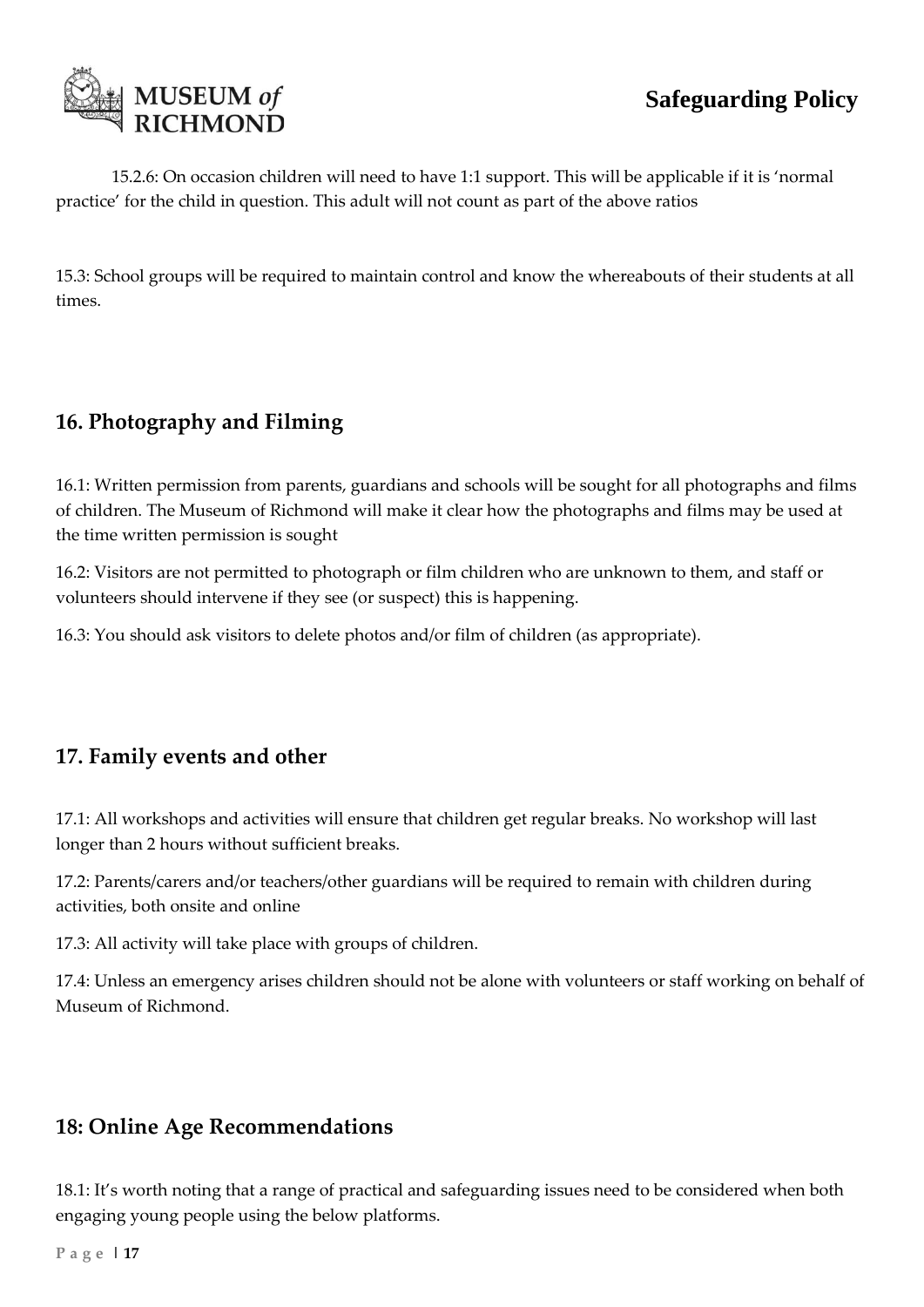

18.2: There are also considerations when arranging work experience placements. Please ensure young people are the correct age for their tasks.:

18.2.1: Zoom and Skype - 16+ (without adult supervision)

18.2.2: Social Media, including Facebook, Twitter, Instagram and YouTube - 13+

## <span id="page-18-0"></span>**20. Bullying**

20.1: 'Bullying is a pervasive type of aggression, which often occurs in schools and workplaces. As with other types of aggression, the harm that is inflicted – whether physical, emotional or both – is intentional. However, bullying has defining features which set it apart from other aggressive behaviours, in that it is repeated, and that the bully or bullies have greater access to power than their victim(s).' (NSPCC website accessed 24/05/12)

20.2: The Museum of Richmond will not tolerate any forms of bullying including but not limited to racist, sexist, homophobic, ableist abuse from any groups or individuals representing the Museum of Richmond.

20.3: Any incidents of bullying including but not limited to racist, sexist, homophobic, ableist abuse will be reported in written form, and this information will then be passed on to the LADO, who in turn will pass it on to the Chair of the Trustees and it will be dealt with as per the Museum of Richmond's disciplinary procedures.

## <span id="page-18-1"></span>**21. Working online and/or remotely**

21.1: The Museum of Richmond understands that we need to manage online working carefully and stay alert to a range of types of abuse that are specific to working online.

21.2: Online abuse can have long-lasting effects on children and young people, including but not limited to: anxiety, self-harm, eating disorders and suicidal thoughts.

21.3: Some of the effects of online abuse are similar to other abuse types and might include using online platforms or means of communication to abuse 'in person'.

21.4: Young volunteers/vulnerable adults will not be given access to the Museum of Richmond's social media accounts, as per the Digital Risk Assessment and the Social Media Policy. This is to ensure that their identity is protected and they are not subjected to any abuse.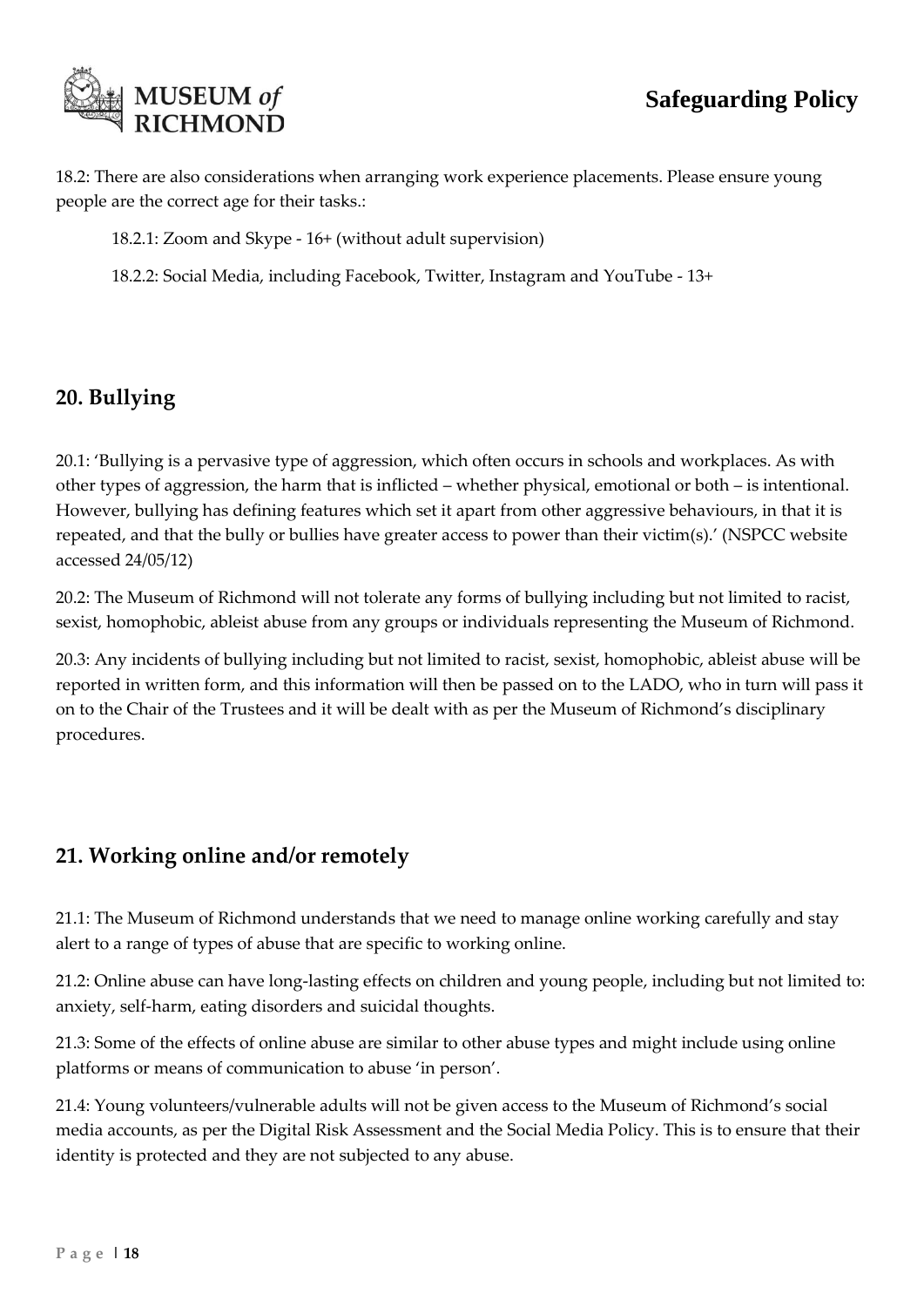

21.5: At least once a week (or if there is a specific concern) browsing history, social media content and content of blogs or other similar work online will be checked. Schools and other partner organisations may help with this.

21.6: For more support on how to provide the appropriate logins and share accounts you will need to explore the 'help' facility of the different companies, such as Twitter, Facebook and Instagram.

21.7: Remote working is an important part of future success of the Museum of Richmond, both during and after the Covid-19 pandemic. Museum of Richmond staff and Trustees will:

21.7.1: Take care when communicating with those remote working, ensuring professional standards and boundaries are maintained. For further details on this, please see the Museum of Richmond's Digital risk assessment and the risk assessments for the role of CEO and LADO

21.7.2: Offering online volunteering opportunities and work experience placements for young people and vulnerable adults may help more people to work and engage with cultural organisations. In addition to being briefed on the Museum of Richmond's digital risk assessment, the following advice will be given to such volunteers performing tasks online:

21.7.2.1: Keep personal passwords to yourself. Volunteers will not be given passwords to Museum accounts.

21.7.2.2: Ensure up to date security protections are in place on their devices

21.7.2.3: If meeting with organisation staff or trustees in a meeting from home always dress sensibly and cover all parts of your body properly. It is expected that you will maintain professional standards even when volunteering remotely.

21.7.2.4: Be cautious when using public WIFI – it can be nice to work in a café or similar public space but remember it isn't always secure.

21.7.2.5: Look out for fraudulent emails or online posts – if someone wants you to open a document or press a link, make sure you know them.

21.7.2.6: Be careful using public computers – it might be ok to use a library computer to do research but it could pose a risk if logins are used for social media platforms (as logins can be stored by computers).

21.7.2.7: Safe use of removable devices – always safely eject memory sticks and the like before removing them from the computer

21.7.2.8: Install any updates – this is something we can all do. Make sure you know the software you're updating though. Always do the automatic updates recommended when turning your computer on and off.

21.7.2.9: Do not add pictures of yourself to posts or via messages that could be misinterpreted or used by others.

21.7.2.10: If attending an online meeting, always meet with Museum staff, volunteers or professionals in shared spaces at home. A kitchen or similar, and parents/carers should be present.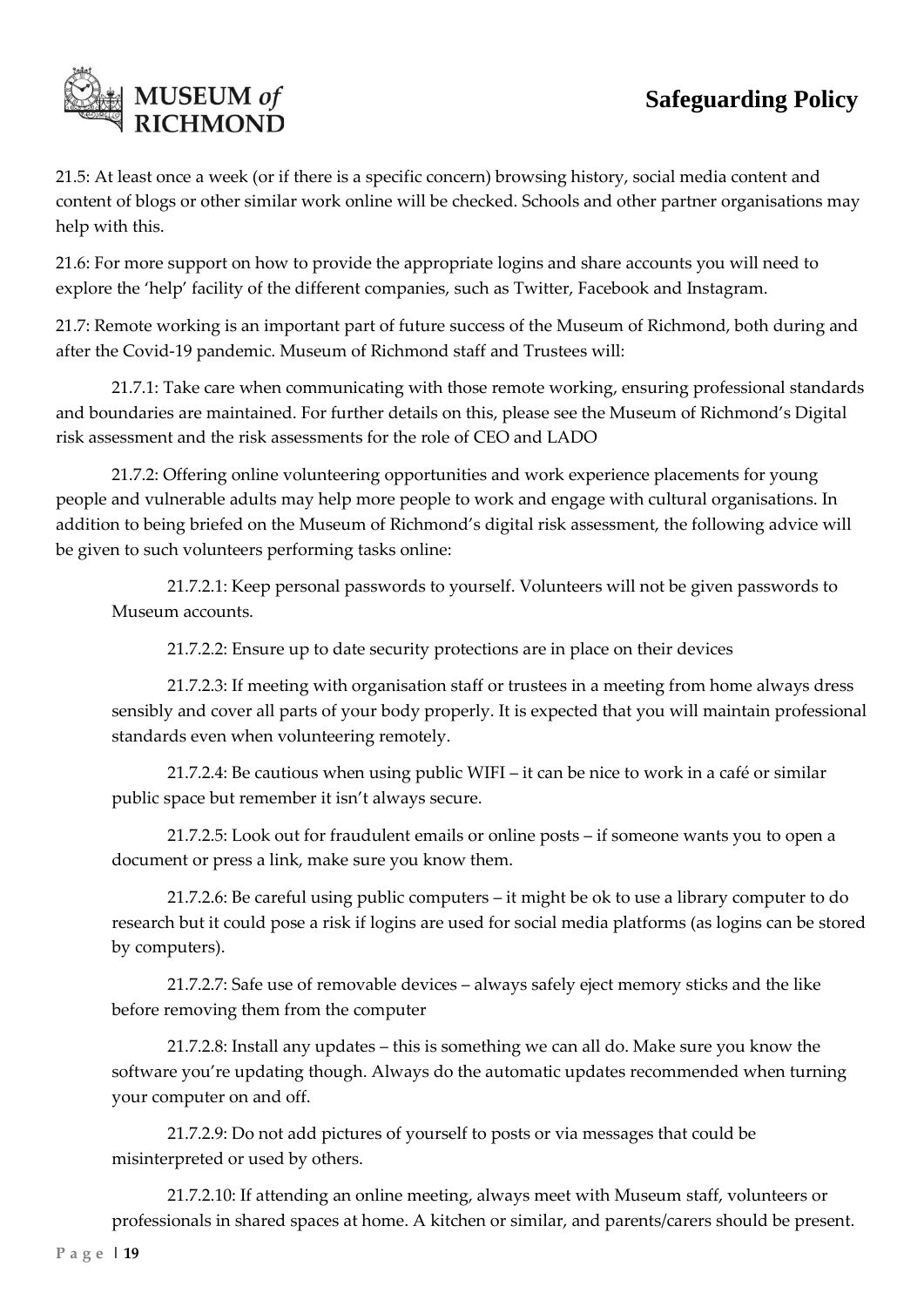

27.7.3: if such volunteers and their parents of carers would like further advice or guidance, the Museum of Richmond will provide them with the following information:

27.7.3.1: For parents and carers:

27.7.3.1.1: Net Aware: <https://www.net-aware.org.uk/>

27.7.3.1.2: Online safety advice from Childline: [https://www.nspcc.org.uk/keeping-children](https://www.nspcc.org.uk/keeping-children-safe/online-safety/)[safe/online-safety/](https://www.nspcc.org.uk/keeping-children-safe/online-safety/)

27.7.3.1.3: ThinkUKnow:<https://www.thinkuknow.co.uk/parents/>

27.7.3.1.4: UK Safer Internet Centre:<https://www.saferinternet.org.uk/>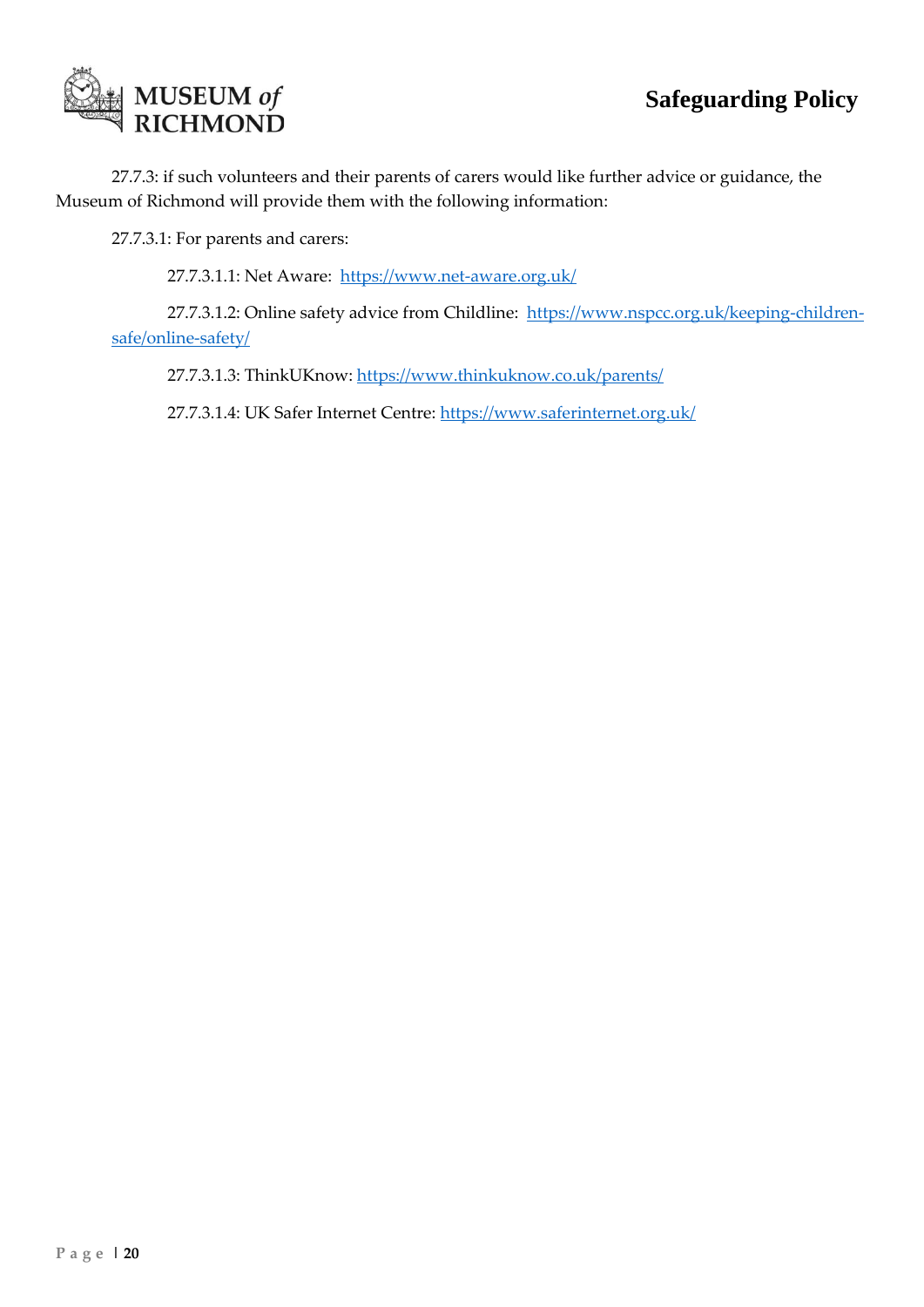

## <span id="page-21-0"></span>**Appendix I: Useful Contacts and Information**

## **If you are concerned about the welfare of a child, contact Single Point of Access (SPA) run by the Kingston and Richmond Safeguarding Children Partnership**

The SPA contact for concerns about a child's welfare is: 020 8547 5008 (or 020 8770 5000 for out of hours)

If you think a child is in immediate danger, and the matter could result in death or serious injury you must call 999.

For advice and guidance as needed, Kingston and Richmond Safeguarding Children Partnership can also be contacted the following ways:

Telephone: 07834 386459

Email: lscb-support@kingrichlscb.org.uk

Post - Kingston & Richmond Safeguarding Children Partnership, c/o London Borough of Richmond upon Thames, 44 York Street (Ground Floor), Twickenham, TW1 3BZ

#### **If you are concerned about the welfare of an adult:**

As with children, if they are concerned that a vulnerable adult is in immediate danger, and the matter could result in death or serious injury you must call 999.

| Richmond                                                                                                                                            | Kingston                                      |
|-----------------------------------------------------------------------------------------------------------------------------------------------------|-----------------------------------------------|
| https://www.richmond.gov.uk/safeguarding adults                                                                                                     | https://www.kingston.gov.uk/adult-social-care |
| Telephone - 020 8891 7971                                                                                                                           | Telephone: 0208 547 5005                      |
| SMS Phone - 07903 738043                                                                                                                            | Email: adults@kingston.gov.uk                 |
| Email - adultsocialservices@richmond.gov.uk                                                                                                         |                                               |
| The Adults Emergency Duty Team is available<br>Monday to Friday from 5pm to 8am, and 24 hours at<br>weekends and on Bank Holidays.                  |                                               |
| Telephone - 020 8744 2442                                                                                                                           |                                               |
| Minicom: 18001 020 8744 9414                                                                                                                        |                                               |
| Concerns must be reported using an online form:<br>https://www.richmond.gov.uk/services/adult_social<br>care/safeguarding adults/report adult abuse |                                               |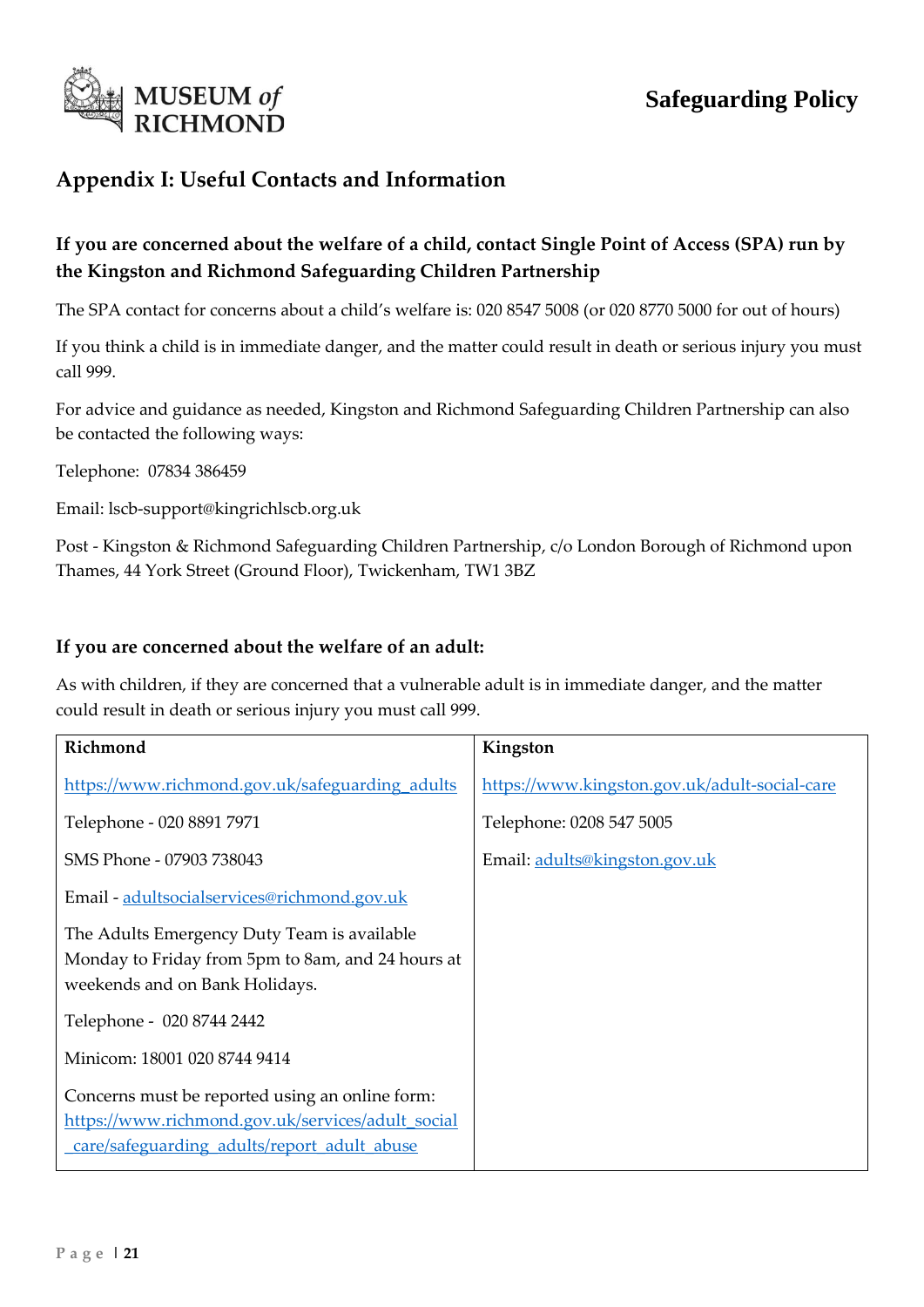

#### **Other useful sources of information**

#### **Childline UK**

Telephone: 0800 1111 Freepost 1111, London, N1 0BR

#### **NSPCC**

Child Protection Helpline 24 hours, call free 0800 800500 www.homeoffice.gov.uk/disclosure-and-barring www.savethechildren.org.uk www.charity-commission.go.uk/supportingcharities/protection www.scoutbase.org.uk/hg/child-protection

#### **Getting DBS or Enhanced police checks completed:**

You will need an umbrella body to get checks completed. This may be a local school or local authority.

You will need to comply with the following:

There is an obligation for all customers using the DBS service to comply with the DBS Code of Practice. This includes a requirement to have in place two policies:

- Recruitment of ex-offenders sample policies can be found online
- Handling of DBS certificate information sample policies can be found online

If your local authority is unable to help another useful umbrella body organization is here.

http://www.anagrampeople.co.uk/disclosure-and-barring.htm

This organisation provides services for individuals such as childcare professionals. The same DBS check will be done and you will receive the same documentation.

It's possible to sign up for the annual update service on receipt of your DBS. This needs to be done promptly however.

#### **Useful Government Links**

<span id="page-22-0"></span>https://www.gov.uk/government/publications/care-act-statutory-guidance/care-and-support-statutoryguidance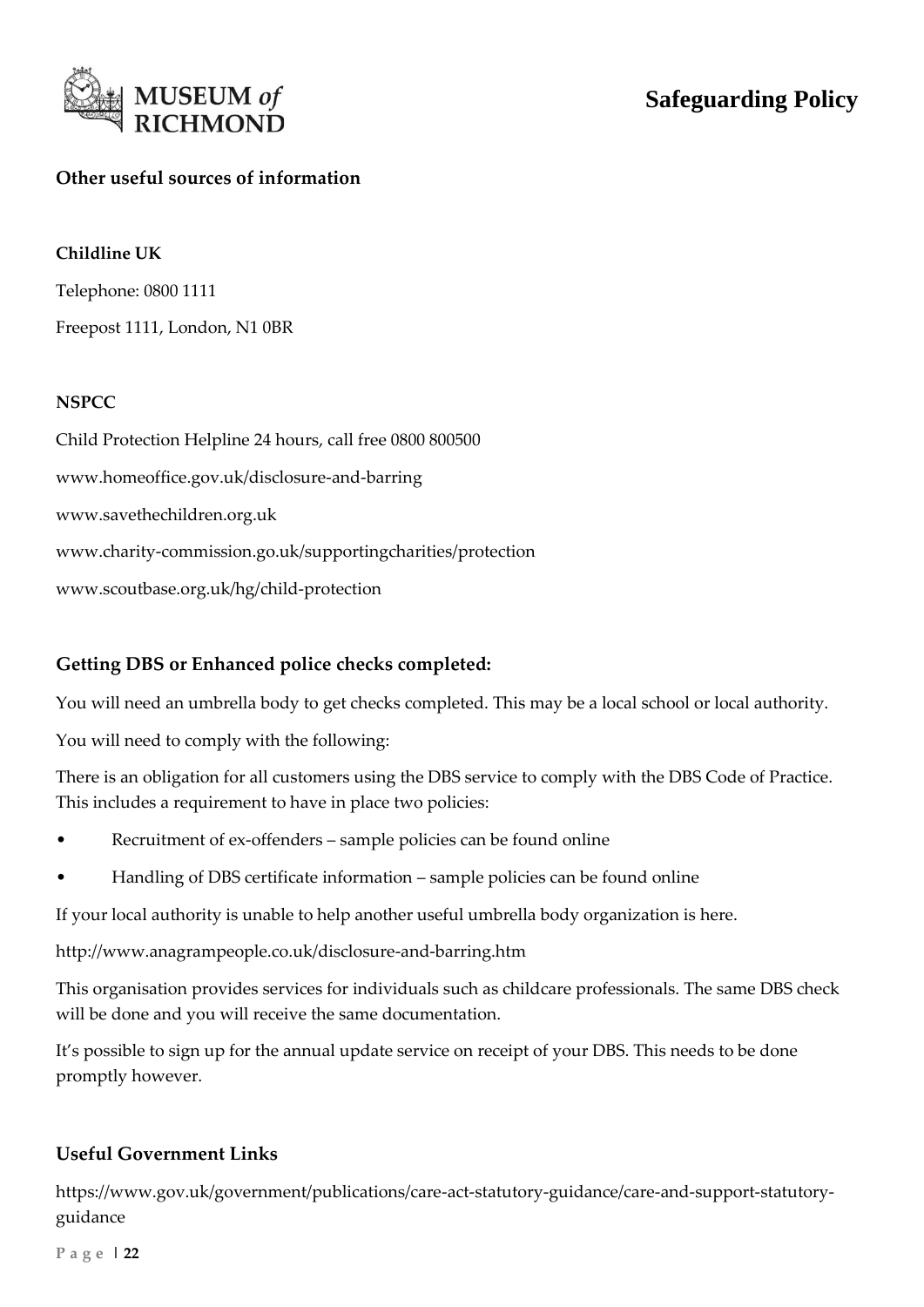

## <span id="page-23-0"></span>**Appendix II: Safeguarding Information for Visitor Services Volunteers**

This will be included in the Volunteer Handbook at the front desk and on the Volunteers' Google Drive

#### **1. Safeguarding is everyone's responsibility**

If you have any reason for concern, or are aware of any allegation of child or vulnerable adult abuse, report this as soon as possible to the LADO

If you are very concerned and are confident in completing the Reporting Form Appendix 3 and contacting the Local Safeguarding Board on …LADO/Local safeguarding board contact number…please feel supported to do so. If the matter could result in death or serious injury phone 999.

#### **2. Missing children and vulnerable adults (urgent)**

#### **Missing person – reported by an adult/carer**

Gather the following information quickly using a **Missing Person Form i[n Appendix VI](#page-29-0)** and calmly if a child or vulnerable adult is reported lost or missing:

- o Name of person
- o Age of person
- o Description of person (height, colour of hair, clothing etc...)
- o Where person was last seen
- o Time person was last seen.

Report this immediately to all volunteers and staff on site. Involve all staff and volunteers in searching for the child. Remain with the adults searching for the child or vulnerable adult and keep them as calm as possible.

If the child or vulnerable adult isn't found after 15 minutes ring the police (999) as an emergency.

#### **3. If you find a child or vulnerable adult with no parents or carer, this is a non-emergency call to the police (101).**

#### **Lost person – child/vulnerable adult found by member of staff and/or volunteer**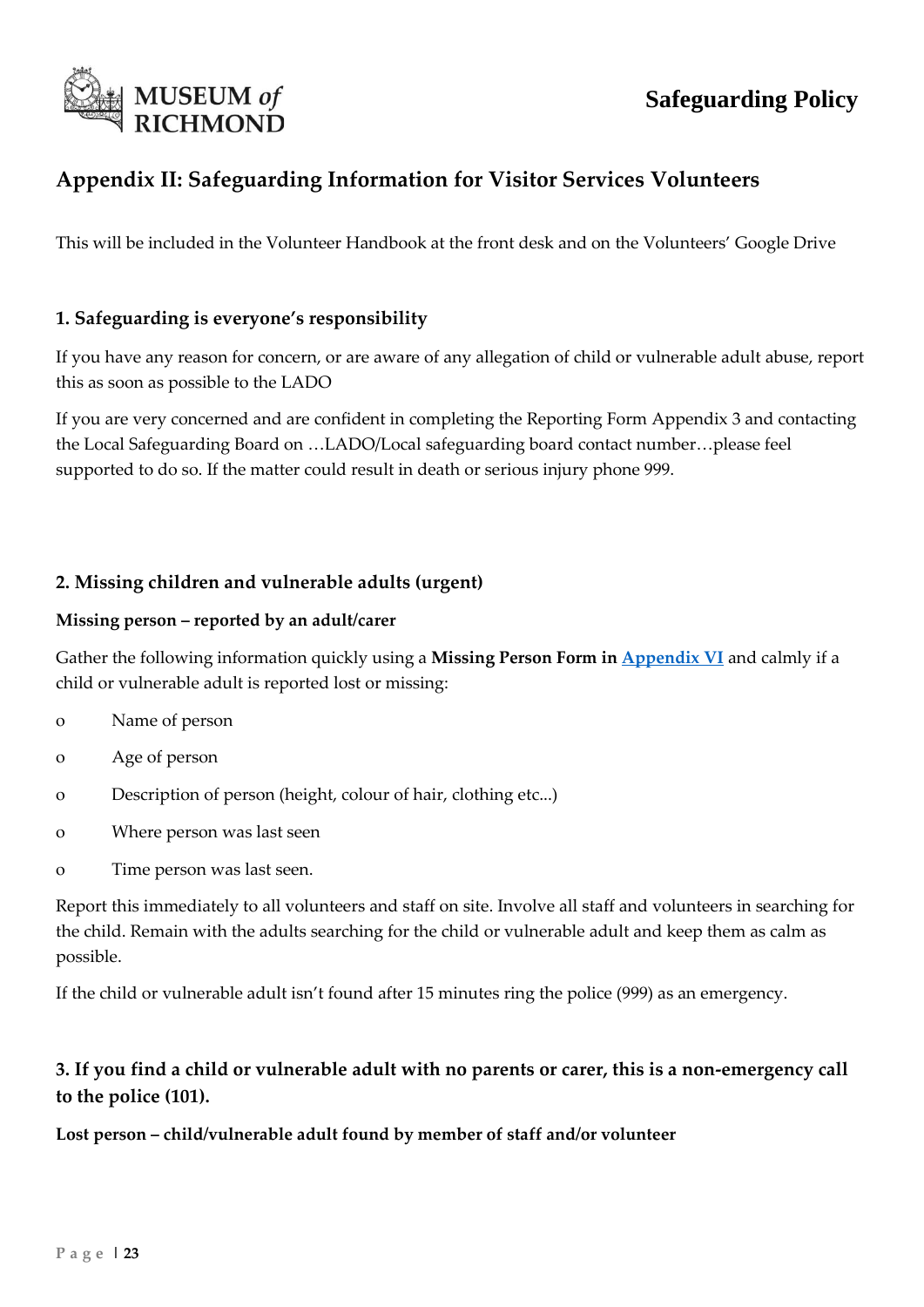

Please also report this to the member of the Museum team on duty and complete a lost person form – see [Appendix V](#page-28-0)

#### **4. Things to remember**

Always listen to and respect children and/or vulnerable adults and act upon any concerns or allegations of abuse.

Work experience students and young volunteers will have access to office spaces that are shared by a range of different adults. Doors to all rooms need to be left open so that these spaces are open and as public as possible.

Safeguarding guidelines protect the children and vulnerable people in your care but also protect you.

Situations can be misinterpreted and young people can also make false allegations.

Remaining in public spaces and in groups diminishes these problems.

#### **5. ALWAYS Make sure you:**

Avoid situations when you could be alone with a child or vulnerable adults. Make sure others are nearby.

Don't communicate with any children or vulnerable adults linked to your work in a personal capacity, e.g. don't become 'friends' on Facebook, and exchanging mobile phone numbers.

Don't go into toilets with children or vulnerable adults. Enable responsible adults and carers to access the toilets as they require.

Never use any form of physical discipline.

Don't take a child alone with you on foot or on a car journey.

Don't take pictures of children without permission.

Are familiar with the Museum of Richmond's safeguarding policy and relevant risk assessments.

Let the Curator or Learning Officer if you have any questions or concerns.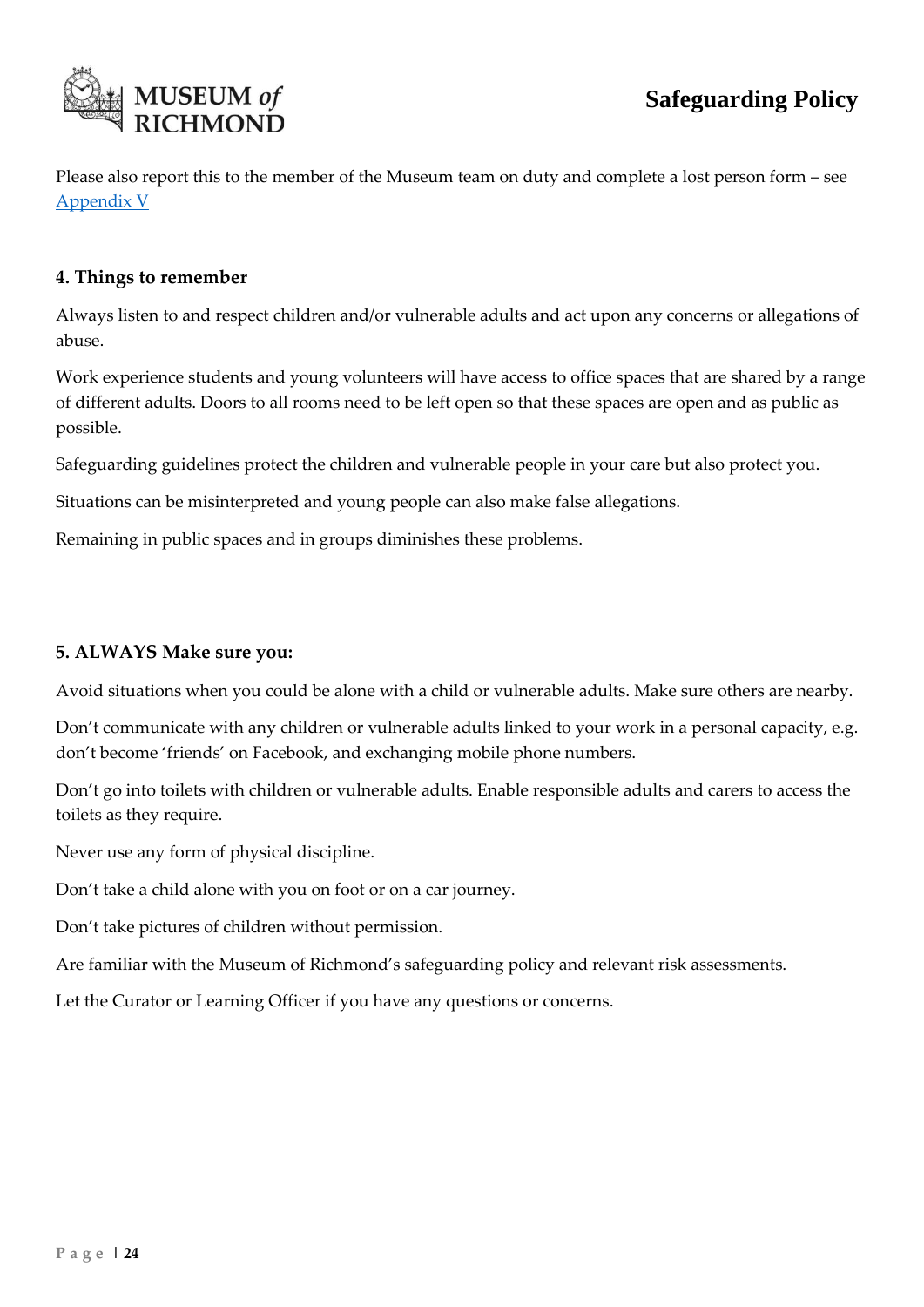

# <span id="page-25-0"></span>**Appendix III: Notes for Staff Member completing Young Person/Vulnerable Adult Volunteer/Work Experience Safeguarding Induction**

1. Tell the young person/vulnerable adult they have the right to feel safe in any work environment. Both the organisation and the young people have a role to play in doing this.

2. Explain that you are their named contact throughout their experience so they should find you/that person if they are concerned. They should report any problems or worries to you straight away, or tell their parents/carers and/or anyone else they trust. They can phone someone if they feel unsafe.

3. Provide details about the different volunteer and staff roles within the organisation, and tell them who they might work with. Explain that only a very few people have a DBS check but everyone at the organisation has received some form of safeguarding training, so everyone should know the rules although visitors do not.

4. Share Appendix 1 with the young person/vulnerable adult. Explain that everyone follows these rules, and as a young volunteer they need to follow them too. Share points 19, 20 and 21 (currently pages 13-14 in this policy) with young people or vulnerable adults. It is important that they are fully versed in the dangers of online working.

5. Make sure young person/vulnerable adult understand:

They shouldn't accept friendship requests or exchange personal mobile numbers with older volunteers. It's not that you can't be friendly but I'd be on my guard if someone wanted my personal information on a placement.

• They should always meet with staff and volunteers in public or shared spaces. If it's necessary to have a video or phone call with a member of staff or a volunteer, this should be done with parents/carers present and be pre-arranged. It could also be done via the school.

6. Having knowledge of a work mobile or number to contact is fine.

7. Tell the students that if they post about their placement or volunteering they should:

- Protect personal information by checking who can see their posts
- Post about their placement when they've finished
- Keep passwords secure

Don't put personal information online, this includes:

- The times they are doing work experience and how they arrive at the site
- Personal information alongside pictures of themselves
- Pictures of themselves that might be misinterpreted or used by others.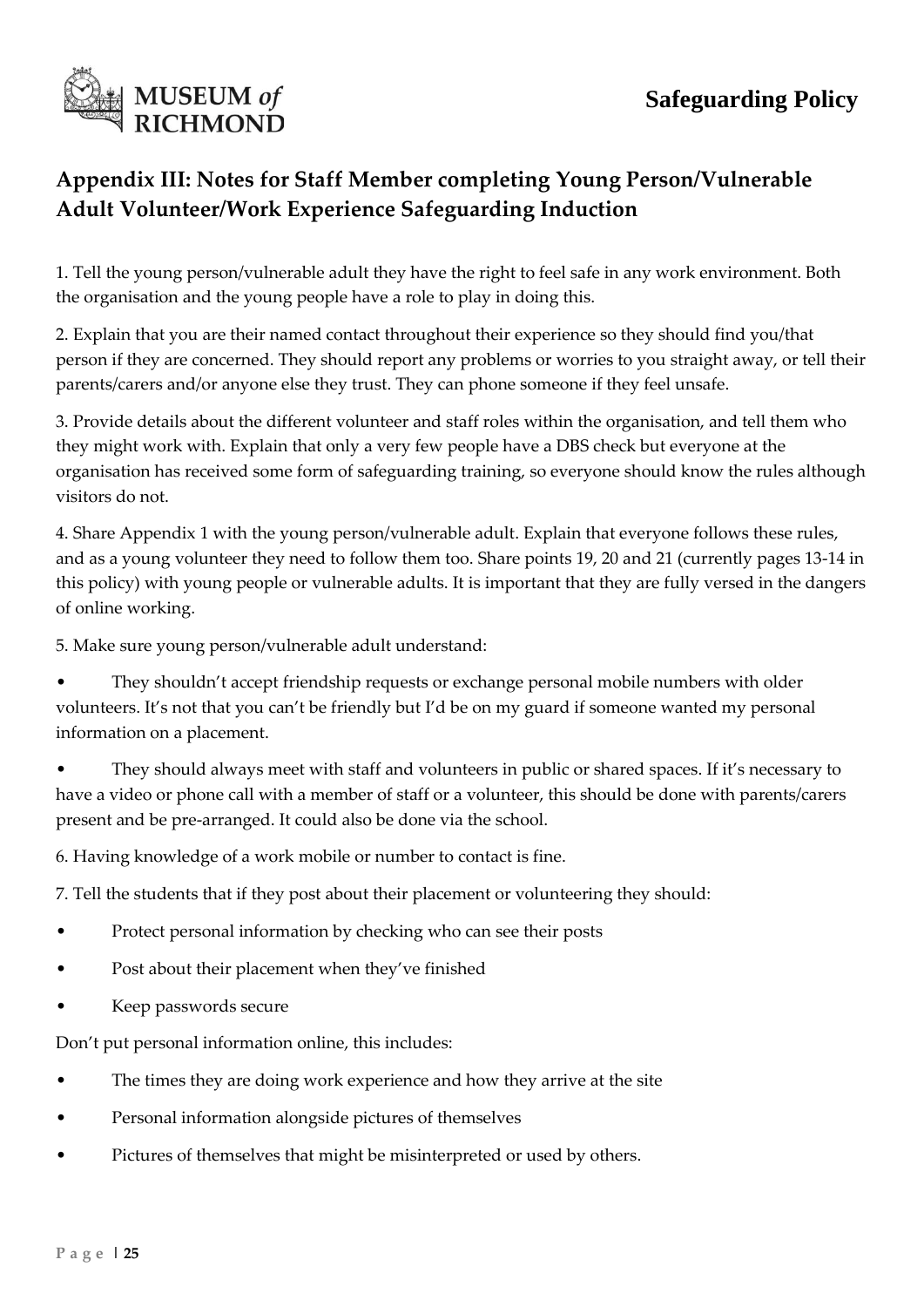

8. Remind students to take care when putting opinions and feelings online. Remind them that they are speaking on behalf of the organisation. Any online content should be discussed before sharing online, this includes sharing posts created by others.

9. Remind them that all sorts of people might visit the site, and even more access information online. It's important to be aware that not all of them will be safe. They don't need to be scared but do need to be aware, and protect themselves by seeking a safe space and a safe person if they feel at risk.

10. When undertaking tasks they shouldn't send any private messages to visitors or undertake any kind of 'private' communication. If a question is asked, someone else will be able to answer it.

11. They should also consider carefully what they search for on the internet. Remind them that search histories are looked at and the systems monitored for dangerous/inappropriate content.

12. Also remind them that if they do see anything suspicious, or content that is abusive or inappropriate they should tell someone. They will also be supported and online bullying isn't tolerated.

13. Tell young people/children that they will need to act responsibly. The organisation will provide generic details for young people to use when engaging in social media which means that they will be acting on behalf of the organisation.

14. Remind them that it is important that work experience students and all volunteers be 'professional' in their work. Spending lots of time on their phones and communicating with friends via social media at work is not appropriate. They should also make sure that they dressed appropriately even when volunteering from home. This might sound silly but if they were taking part in a work 'Zoom' meeting we would expect them to have professional approach which comes across in both clothing and actions.

15. Finally when working or volunteering, participants should be aware of these things:

o Keep your passwords to yourself

o Be cautious when using public WIFI – it can be nice to work in a café or similar public space but remember it isn't always secure.

o Look out for fraudulent emails – if someone wants you to open a document or press a link, make sure you know them.

o Be careful using public computers – it might be ok to use a library computer to do research but it could pose a risk if logins are used for social media platforms on such machines (as logins can be stored).

o Safe use of removable devices

o Use a VPN – a virtual private network can be useful

o Install any updates – this is something we can all do. Make sure you know the software you're updating though. Always do the automatic updates recommended when turning your computer on and off.

o Do not add pictures of yourself that could be misinterpreted or used by others.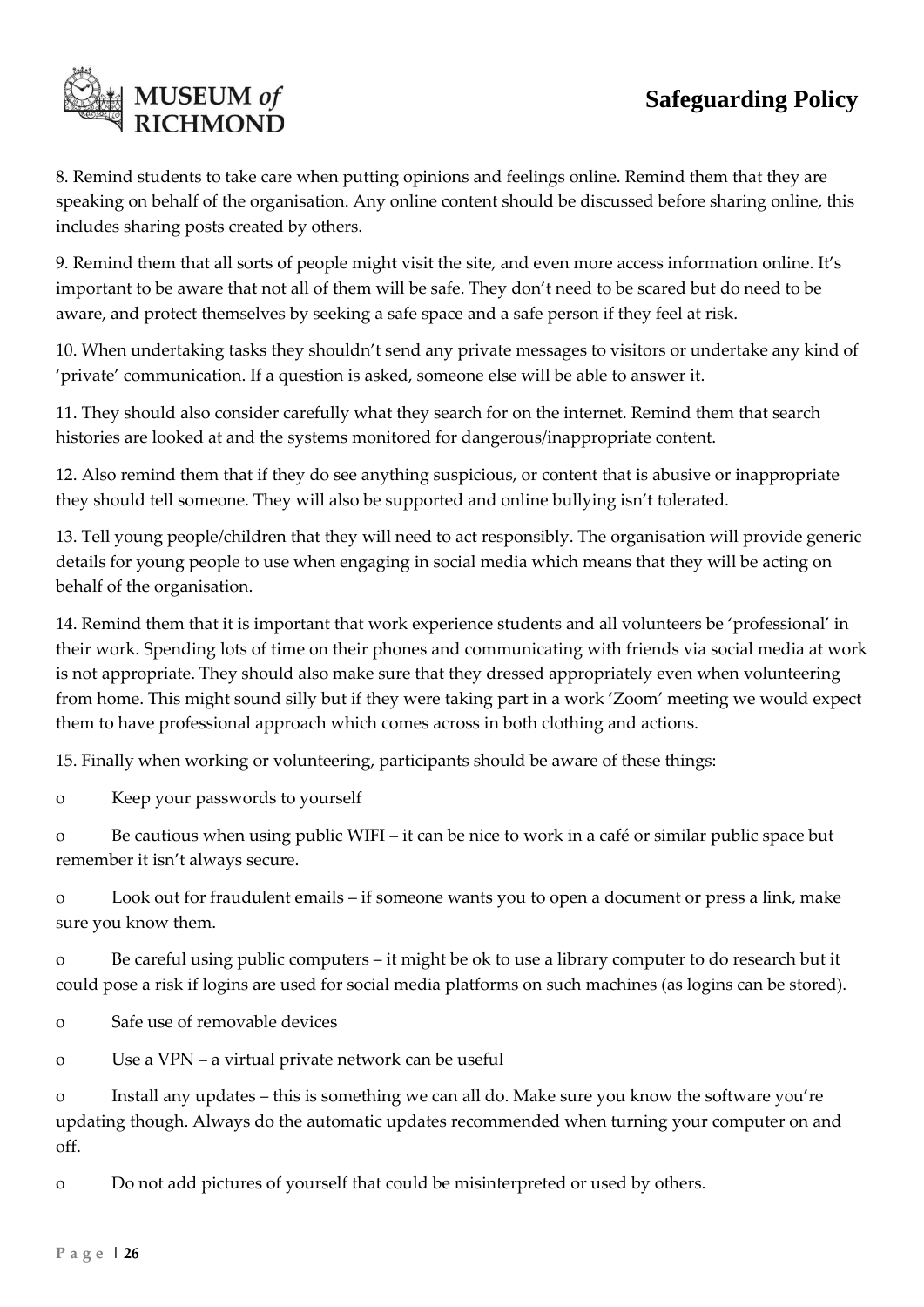

# <span id="page-27-0"></span>**Appendix IV: Safeguarding Reporting Form**



# **Safeguarding Reporting Form**

Complete as fully as possible and PRINT

| Form completed by:                                                                                                                                                                                                            |          |  |  |  |
|-------------------------------------------------------------------------------------------------------------------------------------------------------------------------------------------------------------------------------|----------|--|--|--|
| Name of child or vulnerable adult                                                                                                                                                                                             |          |  |  |  |
| (if known): Name(s) of other responsible<br>adults (e.g. class teacher) made aware of the<br>details of this disclosure and/or incident:                                                                                      |          |  |  |  |
| Name of adult responsible for child or<br>vulnerable adult (e.g. teacher or group leader):                                                                                                                                    |          |  |  |  |
| Date of incident:                                                                                                                                                                                                             |          |  |  |  |
| Location of incident/this could be online:                                                                                                                                                                                    |          |  |  |  |
| Time of incident:                                                                                                                                                                                                             |          |  |  |  |
| Is the child or adult aware that you will be<br>sharing this information with others?                                                                                                                                         | YES / NO |  |  |  |
| More details (if required):<br>Write all details of disclosure or safeguarding incident. If you are recording a disclosure try and use the<br>exact words of the child or vulnerable adult: Use additional sheets as required |          |  |  |  |
| Details of actions taken (this may be completed<br>by the DSO):                                                                                                                                                               |          |  |  |  |
| To be filled out by Designated Safeguarding Officer - Learning and Audience Development<br>Officer                                                                                                                            |          |  |  |  |
| Date received:                                                                                                                                                                                                                |          |  |  |  |
| Name of DSO:                                                                                                                                                                                                                  |          |  |  |  |
| Signature:                                                                                                                                                                                                                    |          |  |  |  |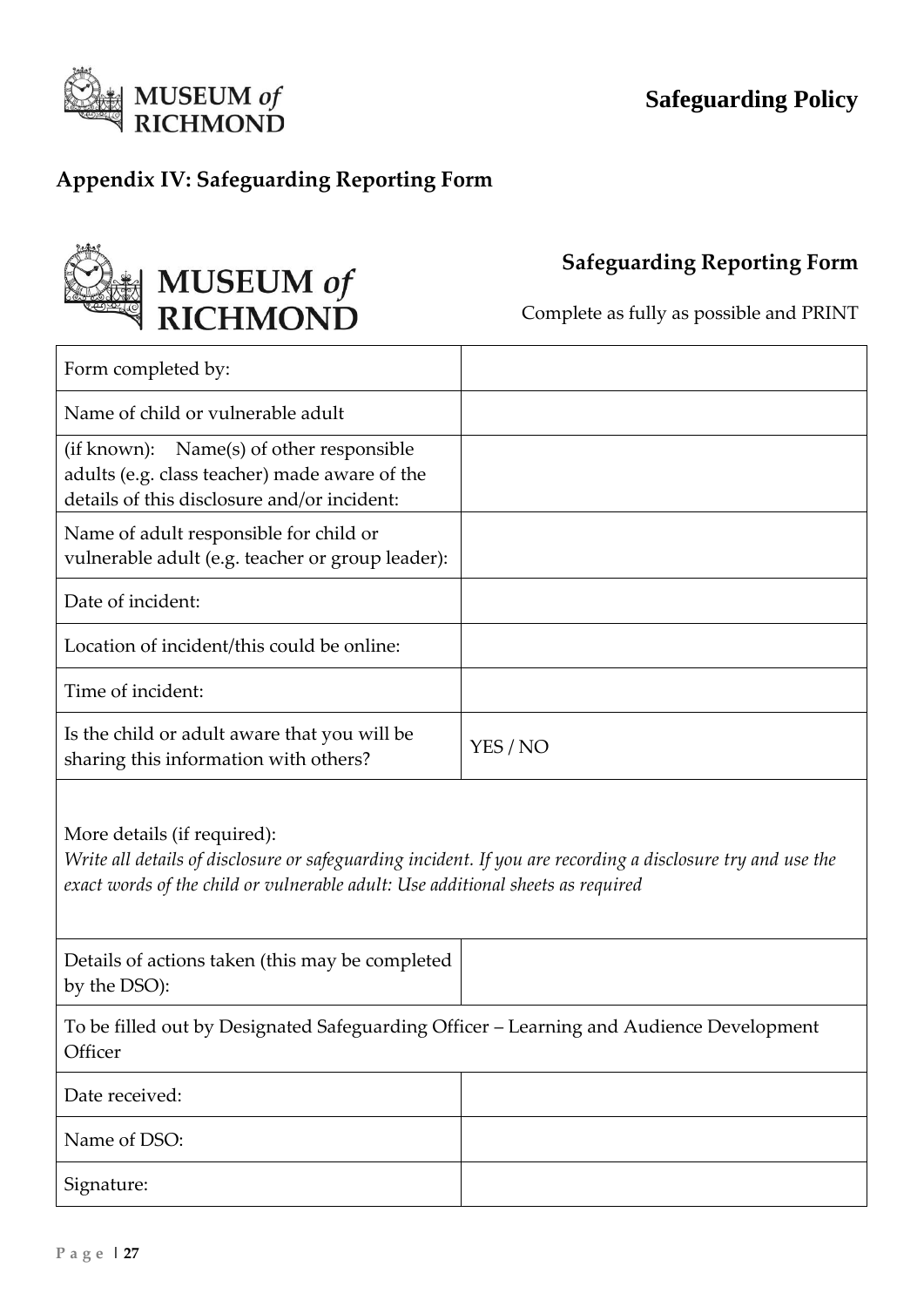

## <span id="page-28-0"></span>**Appendix V: Lost Persons Form**



**Lost Persons Form**

Contact the local police (using 101) if the responsible adults do not reappear after 15 minutes**.**

| Name of lost person                       |                  |                       |             |
|-------------------------------------------|------------------|-----------------------|-------------|
| Age of lost person                        |                  |                       |             |
| Name of responsible adult                 |                  |                       |             |
| Relationship to responsible adult:        | Father<br>Mother | Grandmother           | Grandfather |
| Circle as applicable                      | Carer            | Teacher Family Friend |             |
|                                           | Other:           |                       |             |
| Description of responsible adult          |                  |                       |             |
|                                           |                  |                       |             |
|                                           |                  |                       |             |
|                                           |                  |                       |             |
|                                           |                  |                       |             |
|                                           |                  |                       |             |
|                                           |                  |                       |             |
| Location: Where the last saw their adult: |                  |                       |             |
| Time: When they last saw their adult:     |                  |                       |             |
| Any other details the lost person can     |                  |                       |             |
| provide:                                  |                  |                       |             |
| e.g., where else they have been today,    |                  |                       |             |
| Do they know/have their adult's phone     |                  |                       |             |
| number?                                   |                  |                       |             |
| Is there someone else we can call?        |                  |                       |             |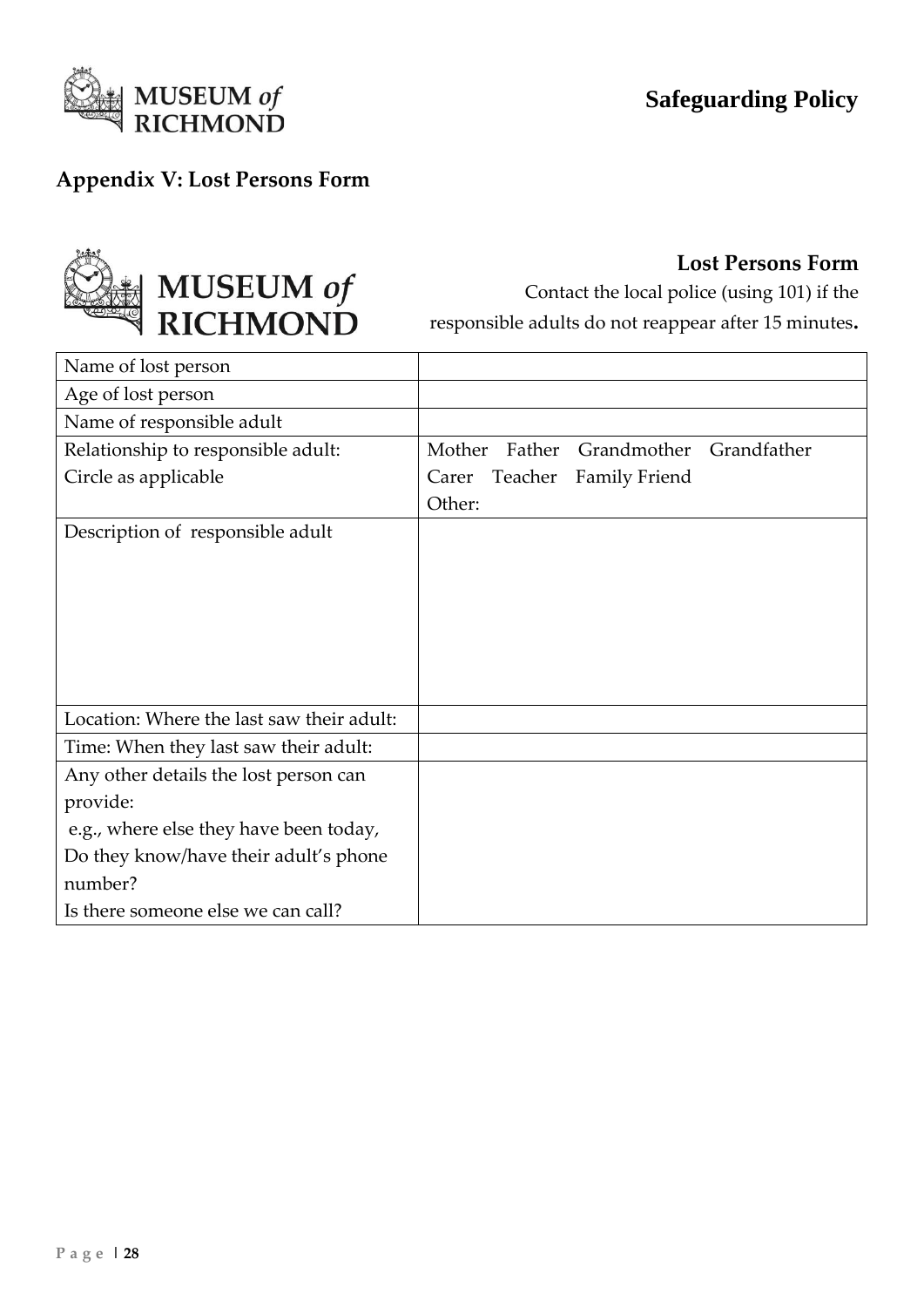

# <span id="page-29-0"></span>**Appendix VI: Missing Persons Form**



**Safeguarding Policy**

**Missing Persons Form.**

| Name of missing person                   |                                                                                               |
|------------------------------------------|-----------------------------------------------------------------------------------------------|
|                                          |                                                                                               |
| Age of missing person                    |                                                                                               |
|                                          |                                                                                               |
| Description of person (height, colour of |                                                                                               |
| hair, clothing etc)                      |                                                                                               |
| Last known location:                     |                                                                                               |
|                                          |                                                                                               |
| Time last seen:                          |                                                                                               |
|                                          |                                                                                               |
|                                          |                                                                                               |
| Any other details the lost person can    |                                                                                               |
| provide:                                 |                                                                                               |
| e.g., where else they have been today,   |                                                                                               |
| Do they know/have their adult's phone    |                                                                                               |
| number?                                  |                                                                                               |
| Is there someone else we can call?       |                                                                                               |
|                                          |                                                                                               |
|                                          |                                                                                               |
|                                          |                                                                                               |
|                                          |                                                                                               |
|                                          |                                                                                               |
|                                          |                                                                                               |
|                                          |                                                                                               |
|                                          | Donaut this immediately to all unlaute and and staff on aite. In duding Local Otadice and the |

**Report this immediately to all volunteers and staff on site – including Local Studies and the Reference Library.**

**Involve all staff and volunteers in searching for the missing person.**

**Remain with the adults searching for the child or vulnerable adult and keep them as calm as possible.**

<span id="page-29-1"></span>**If the missing person isn't found after 15 minutes ring the police (999) as an emergency.**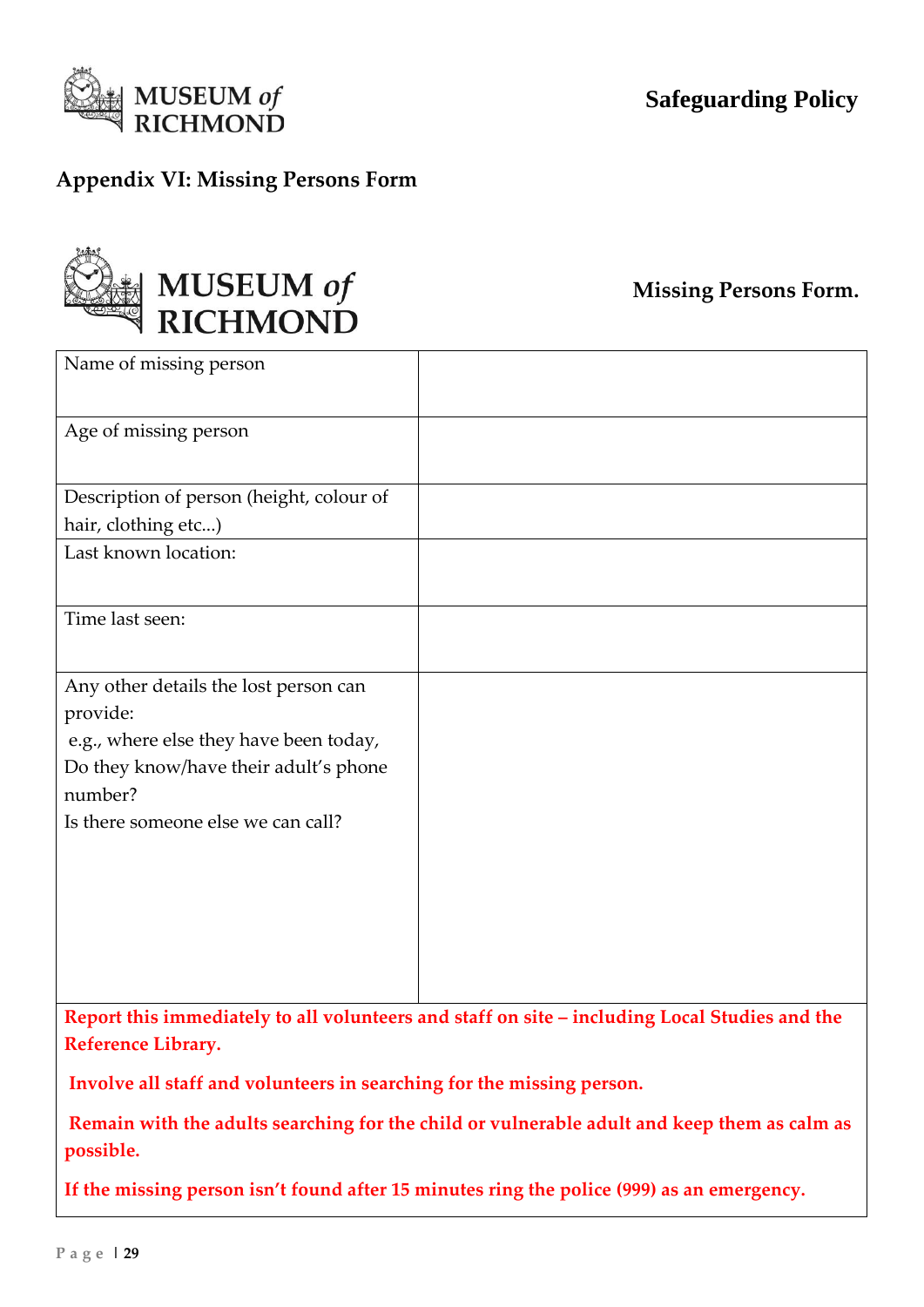

## <span id="page-30-0"></span>**Appendix VII: Staff and volunteer training – notes for trainers**

Staff and volunteers should be trained regularly and receive updates from the Designated Safeguarding Officer(s). Training should be appropriate to the audience and their role. Recommendations for how to deliver safeguarding training include the following:

• Staff and volunteers should be able to voice concerns and have an open conversation about safeguarding. Make the room a safe space.

• Misconceptions and inappropriate views should be challenged and discussion used to convey the importance of safeguarding.

• For those with some specific learning difficulties, autism or health conditions, safeguarding can be a difficult subject to understand. Volunteers/staff may feel that they don't have the social skills to recognise when something is wrong. Don't ask people to do something that is beyond their capacity either physically, mentally or socially.

It is far better to be honest and ensure that volunteers are paired appropriately enabling different people to bring different strengths to their role at the trust. You may want to conduct training in mixed ability groups (as necessary).

These training notes are for those with some safeguarding knowledge and experience. You may want to attend external/further training prior to delivering this training. Those who undertake this training should be familiar with principles of 'Every Child Matters' and the key documents below:

What to do if you're worried a child is being abused 2014 https://www.gov.uk/government/publications/what-to-do-if-youre-worried-a-child-is-being-abused--2#

Working together to safeguarding children 2015 https://www.gov.uk/government/publications/workingtogether-to-safeguard-children--2

Government guidelines on how charities need to protect vulnerable groups including children https://www.gov.uk/guidance/charities-how-to-protect-vulnerable-groups-including-children

It's also recommended that trustees and DSOs discuss and 'practice' training sessions prior to delivery. Trainers should be able to answer general enquiries and be able to use the policy to answer questions and complete tasks.

To deliver the training complete these steps:

1. Copy and provide attendees with the handout 'Safeguarding handout for participants'

2. Read the aims of the training out loud. Check everyone is happy with their meanings and has an idea of how these aims will be achieved.

3. Suggest that safeguarding training can, on occasion be a little upsetting (but this is not your intention) and some conversations will need to be confidential. Good practice should be shared however, and most of the discussions in the training will be about the values and policies of the organisation (so can be shared and discussed).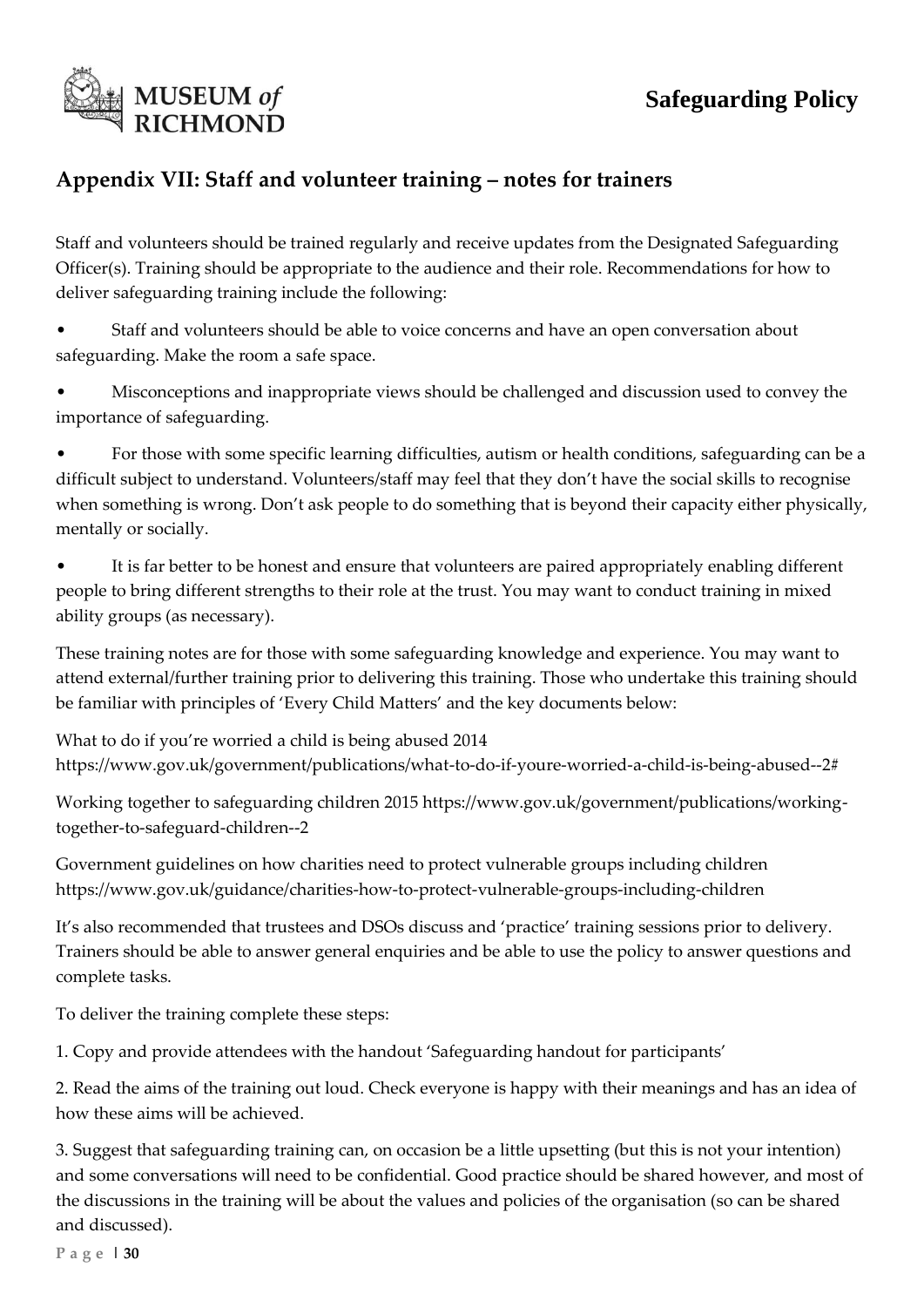

4. Remind them that much of what they discuss is backed by laws, government advice and rules set out by the Charity Commission so it's important. National principles that have informed Safeguarding policy like 'Every Child Matters' underpin the sorts of guidance that will be given. In essence the training will help to protect children from maltreatment, ensure they are happy and safe as well as help them fulfil their potential.

5. Ask the participants to spend 20 minutes discussing the true/false statements. Tell the group that hopefully this will start them thinking about safeguarding issues. If they have any specific questions that come out of their conversations, they should write them down so we can answer them later. They shouldn't worry if they're not sure of an answer.

If you aren't sure about an answer to one these questions take a moment before the training to understand your own views, and the views of the policy. Your policy agreed by the trustees should help you determine your own safeguarding procedures. Of course some are just true such 'Yes, you must always record safeguarding incidents' and sadly 'yes, children and adults in care are more likely to suffer abuse'. Also 'No, we can't always make sure everyone is safe' – this is why the training is so important.

6. Provide attendees with a copy of the full policy. Ensure that they have a chance to discuss with a partner or read alone (as they prefer).

7. Complete the 'Your policy' tasks. Encourage participants to use the policy to find out the answer to questions provided.

8. Complete the 'What happens if?' Section, encouraging participants to use the policy to gain answers and further information.

9. Ask participants to complete the final sections. You could try seeking other kinds of feedback too.

10. Training should take anything from 60-90 minutes.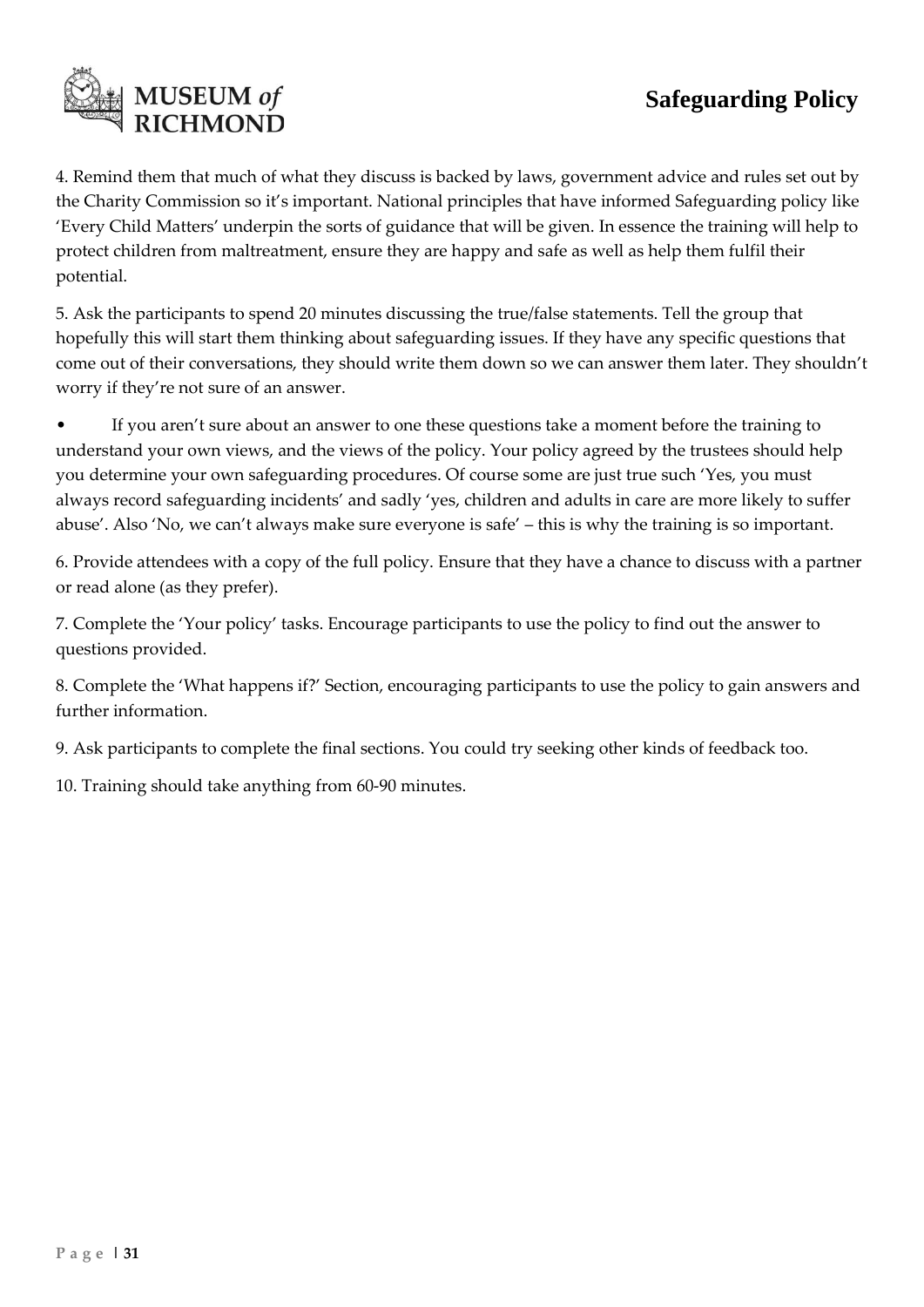

## <span id="page-32-0"></span>**Appendix VIII: Safeguarding handout for participants in Safeguarding Training**

#### **Aims of today's training:**

- To raise awareness of safeguarding and understand that 'safeguarding is everyone's responsibility'.
- To ensure everyone feels confident in recording safeguarding incidents and following your safeguarding policy.
- To consider the rights of young people and know how to keep them safe.

#### **General Safeguarding principles: Myths quick quiz – true or false:**

- You should never touch children or vulnerable adults.
- You always need to write down safeguarding incidents.
- DBS checks are vital if you work with children and/or vulnerable adults.
- It's fine to contact work experience students via social media, as long as it's clearly about work, or heritage related.
- It's best if young people work in quiet rooms away from the general public.
- We must ensure that everyone entering our sites is safe to be around children and/or vulnerable adults.
- Adults and children in care are more likely to suffer abuse.

#### **The Museum of Richmond's Safeguarding Policy**

1. Read through the Museum's Safeguarding Policy. Try highlighting any terms or sentences you're not sure about. Write any questions down that you have.

2. 'Safeguarding is everyone's responsibility' - What does this mean? Answer the questions below together:

- Who is responsible for keeping you up to date with the policy and procedures?
- Where do you report safeguarding incidents?
- How long after a safeguarding incident should you report it?
- What kinds of risks are there when you're doing online volunteering?
- Put these words in order of importance… safeguarding, collections, first aid

3. What happens if? Use the Safeguarding policy to determine what to do if…

• You find a child of 6 alone on site.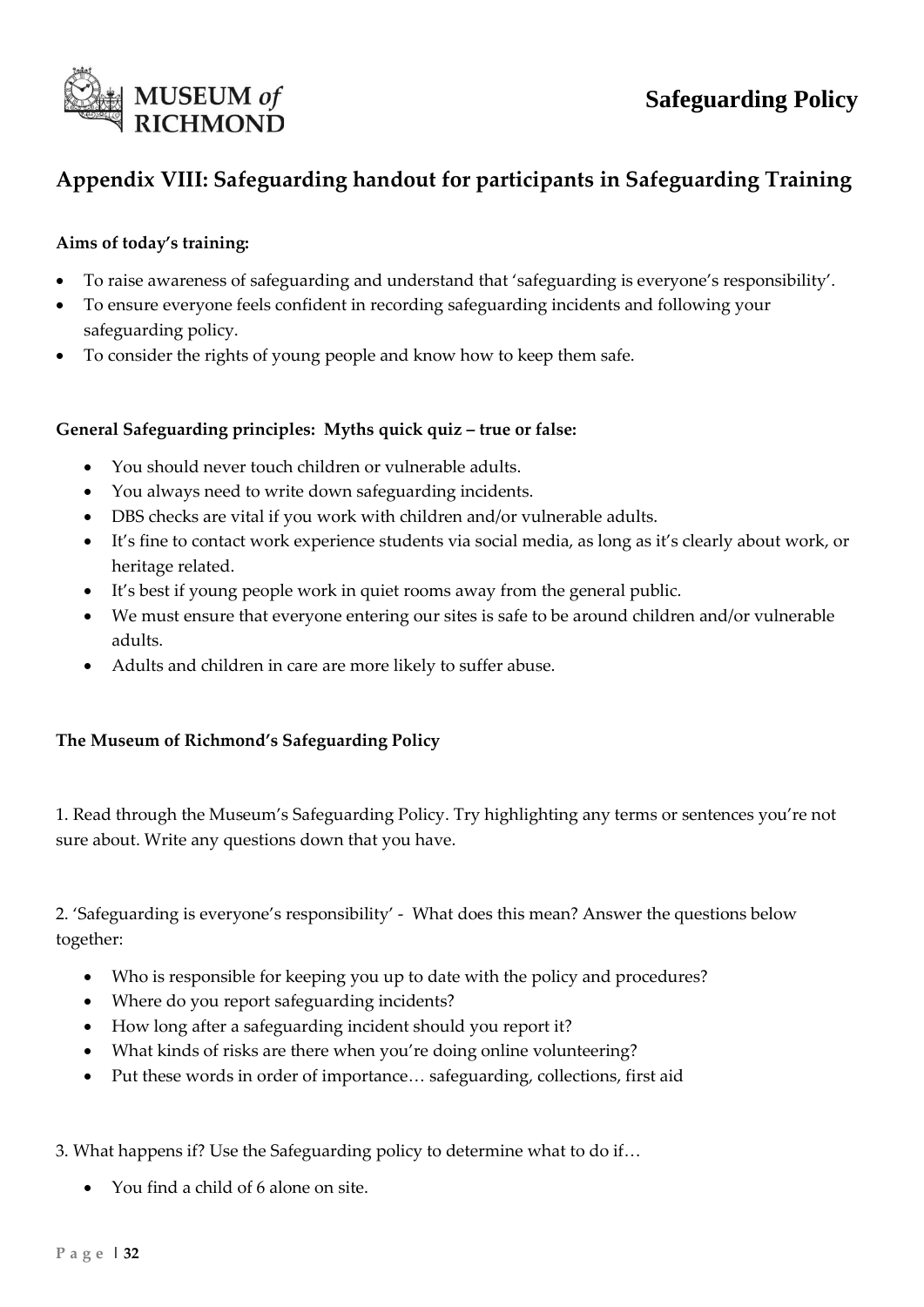

- You have a school group in and a child of 9 sits on their teacher's lap. The children seem very comfortable with him and stroke his bare leg.
- You often see two girls with an older man at the entrance to the organisation site. They seem to be drinking alcohol but you're not sure.
- You have a young volunteer on site for the day but their named contact (and also your Designated Safeguarding Officer) is off sick. What should you do?
- You have given your young volunteer the task of photographing some of displays on site. You notice that they are messing around and taking lots of selfies. They have their phone out constantly.
- You are working with a vulnerable adults and they ask for your phone number so they can get in touch in case of emergencies.
- A young person aged 14 gets in touch wanting to join your volunteer team.

Things you'd like to bring up in future conversations:

Something you'd like to remember from the day or a key point you've learnt: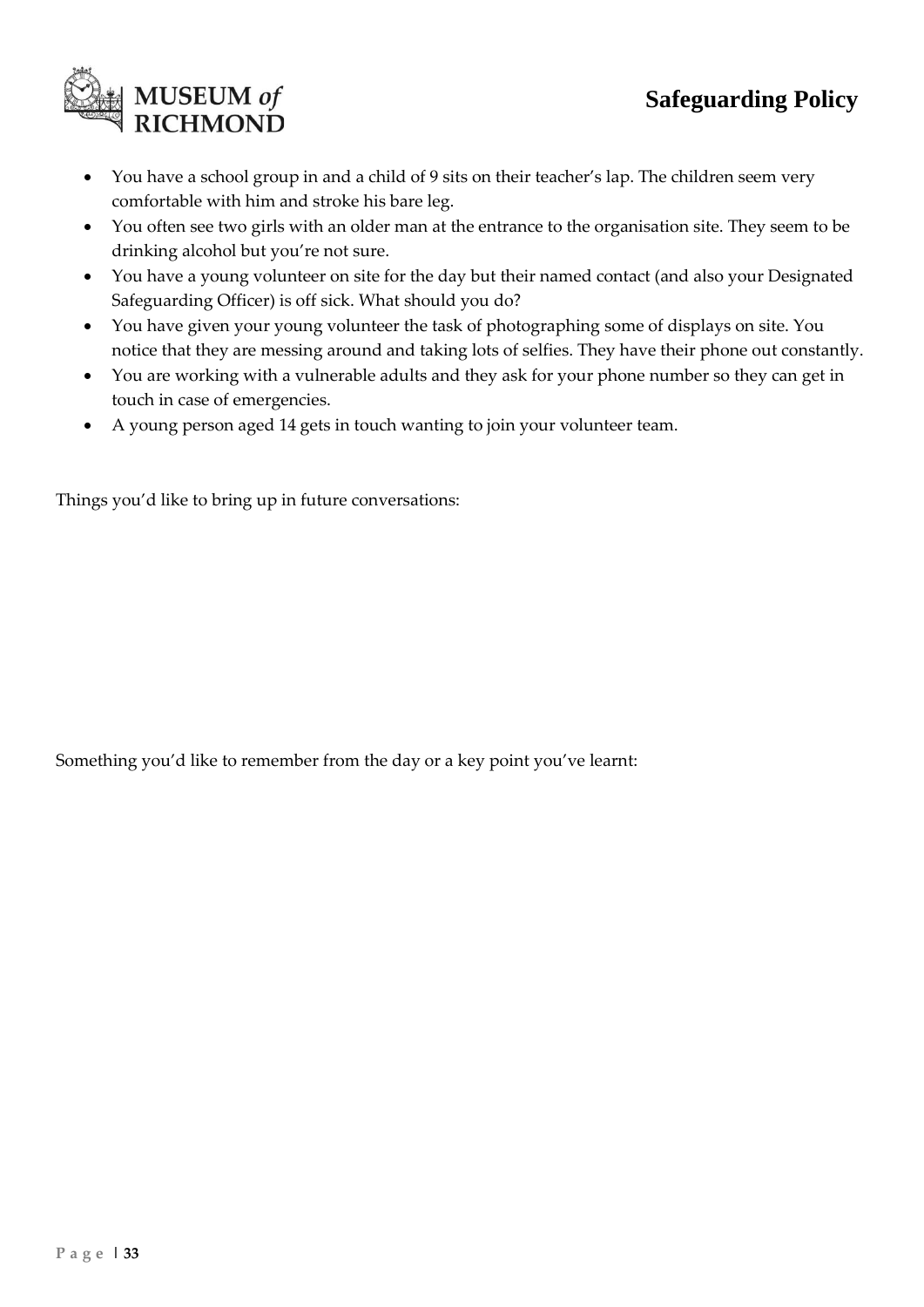

# <span id="page-34-0"></span>**Appendix IX: Regulated activity**

Government advice on regulated activity can be found here:

<https://www.gov.uk/government/publications/dbs-workforce-guidance>

1. Regulated activity with vulnerable adults

• Staff and/or volunteers are unlikely to be undertaking regulated activity with adults as this involves dressing, undressing, feeding and taking care of financial matters amongst other 'care' related activities.

• Staff and volunteers who are undertaking oral history interviews with vulnerable people are not undertaking regulated activity, even if alone with the vulnerable person.

2. Regulated activity with children

Is more likely but still remains unusual within heritage centres, museums and similar organisations. Further information on regulated activity can be found here.

<https://www.gov.uk/government/publications/keeping-children-safe-in-education--2>

Regulated activity is defined as may things but includes:

(a) Teaching, training or instruction of children, carried out by the same person frequently (once a week or more often), or on 4 or more days in a 30-day period, or overnight\*. Day to day management or supervision on a regular basis of a person providing this activity which would be regulated if unsupervised.

3. The organisation may want to seek guidance from relevant colleges and schools regarding need to seek DBS checks.

4. Schools may not allow the organisation to provide services in school without a member of the team having a DBS check.

5. Services can be provided on site by volunteers and staff without checks as long as guardians and/or parent/carers are present. Thus parents should remain with children when visiting (or enjoying any activity devised and delivered by the Museum of Richmond) and school groups should always be accompanied by a school staff or representatives.

6. Basic DBS checks (rather than enhanced with barred list) may be sought even if volunteers/staff are not undertaking regulated activity. Please speak to your local authority if in doubt. The Government DBS service does not give advice on whether you are eligible for a DBS.

7. Speak to schools regarding DBS checks and work experience. It may be advisable for members of the organisation to seek a criminal records check if recommended by the school.